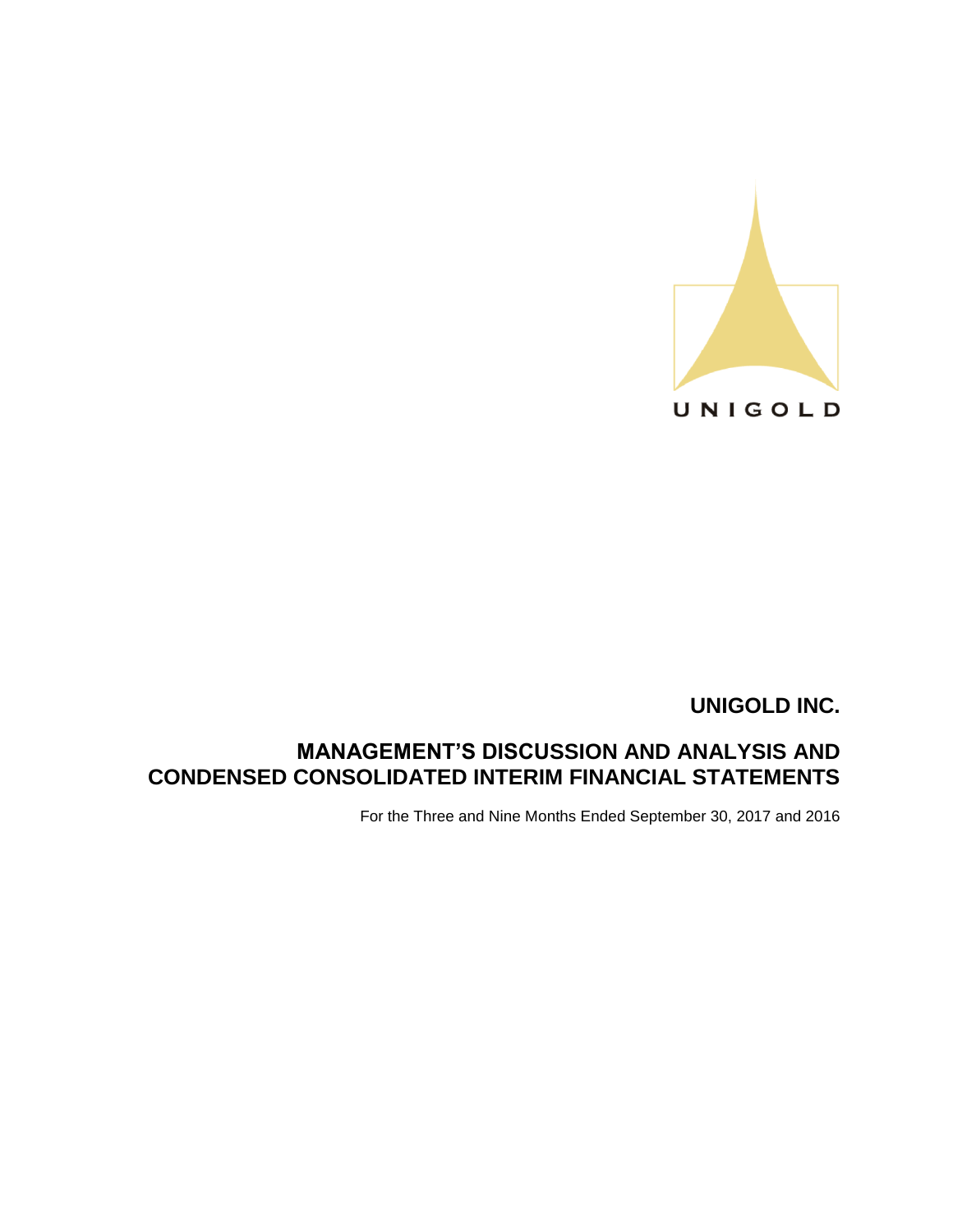# **MANAGEMENT'S DISCUSSION AND ANALYSIS**

The following discussion and analysis of the unaudited, condensed consolidated interim operating results and financial condition of Unigold Inc. ("Unigold" or the "Corporation") for the fiscal periods ended September 30, 2017 and 2016 should be read in conjunction with the unaudited, condensed consolidated interim financial statements of the Corporation and notes thereto at September 30, 2017. All financial information in this MD&A has been prepared in accordance with International Financial Reporting Standards ("IFRS"), and all dollar amounts are expressed in Canadian dollars unless otherwise indicated. Additional information, including the Corporation's press releases, has been filed electronically through the System for Electronic Document Analysis and Retrieval ("SEDAR") and is available online at www.sedar.com. The date of this report is November 15, 2017.

### *Corporation Overview*

Unigold is a Canadian based, growth oriented, junior natural resource Corporation focused on exploring and developing its significant land position in the Dominican Republic, within the highly-prospective Cretaceous-age Tireo Formation. The Tireo Formation, an emerging gold and base metal district, is a 75 kilometre wide series of volcanic and sedimentary rocks trending northwesterly across the island of Hispaniola. Unigold's most advanced project is their 100 percent interest in the Candelones deposit within the Neita exploration Concession, located in the west central highlands of the Dominican Republic along the border with Haiti. Unigold operates through its wholly owned Canadian subsidiary, Unigold Resources Inc., and its 97 per cent owned subsidiary, Unigold Dominicana, S.R.L., which is incorporated in the Dominican Republic.

### *Forward-Looking Statements*

This MD&A contains "forward-looking information" within the meaning of applicable Canadian securities legislation. Forward-looking information includes, but is not limited to, information concerning Unigold's exploration program and planned gold production as well as Unigold's strategies and future prospects. Generally, forward-looking information can be identified by the use of forward-looking terminology such as "plans", "expects", or "does not expect", "is expected", "budget", "scheduled", "estimates", "forecasts", "intends", "anticipates", or "does not anticipate", or "believes" or variations of such words and phrases or statements that certain actions, events or results "may", "could", "would", "might", or "will be taken", "occur", or "be achieved". Forward-looking information is based on the opinions and estimates of management at the date the information is made, and is based on a number of assumptions and subject to a variety of risks and uncertainties and other factors that could cause actual events or results to differ materially from those projected in the forward-looking information. Assumptions upon which such forward-looking information is based include, without limitation, availability of skilled labour, equipment, and materials; the potential of the Corporation's properties to contain economic metals deposits; the Corporation's ability to meet its working capital needs for the twelve-month period ending September 20, 2018; and the plans, costs, timing and capital for future exploration and development of the Corporation's property interests in the Dominican Republic. Many of these assumptions are based on factors and events that are not within the control of Unigold and there is no assurance they will prove to be correct. Factors that could cause actual results to vary materially from results anticipated by such forward-looking information include changes in market conditions, variations in ore reserves, resources, grade or recovery rates, risks relating to international operations (including legislative, political, social, or economic developments in the jurisdictions in which Unigold operates), economic factors, government regulation and approvals, environmental and reclamation risks, actual results of exploration activities, fluctuating metal prices and currency exchange rates, costs, changes in project parameters, conclusions of economic evaluations, the possibility of project cost overruns or unanticipated costs and expenses, labour disputes and the availability of skilled labour, failure of plant, equipment or processes to operate as anticipated, capital expenditures and requirements for additional capital, risks associated with internal control over financial reporting, and other risks of the mining industry. Although Unigold has attempted to identify important factors that could cause actual actions, events or results to differ materially from those described in forward-looking information, there may be other factors that cause actions, events or results not to be anticipated, estimated or intended. There can be no assurance that forward-looking information will prove to be accurate, as actual results and future events could differ materially from those anticipated in such information. Unigold undertakes no obligation to update forward-looking information if circumstances or management's estimates or opinions should change except as required by applicable securities laws. The reader is cautioned not to place undue reliance on forward-looking information.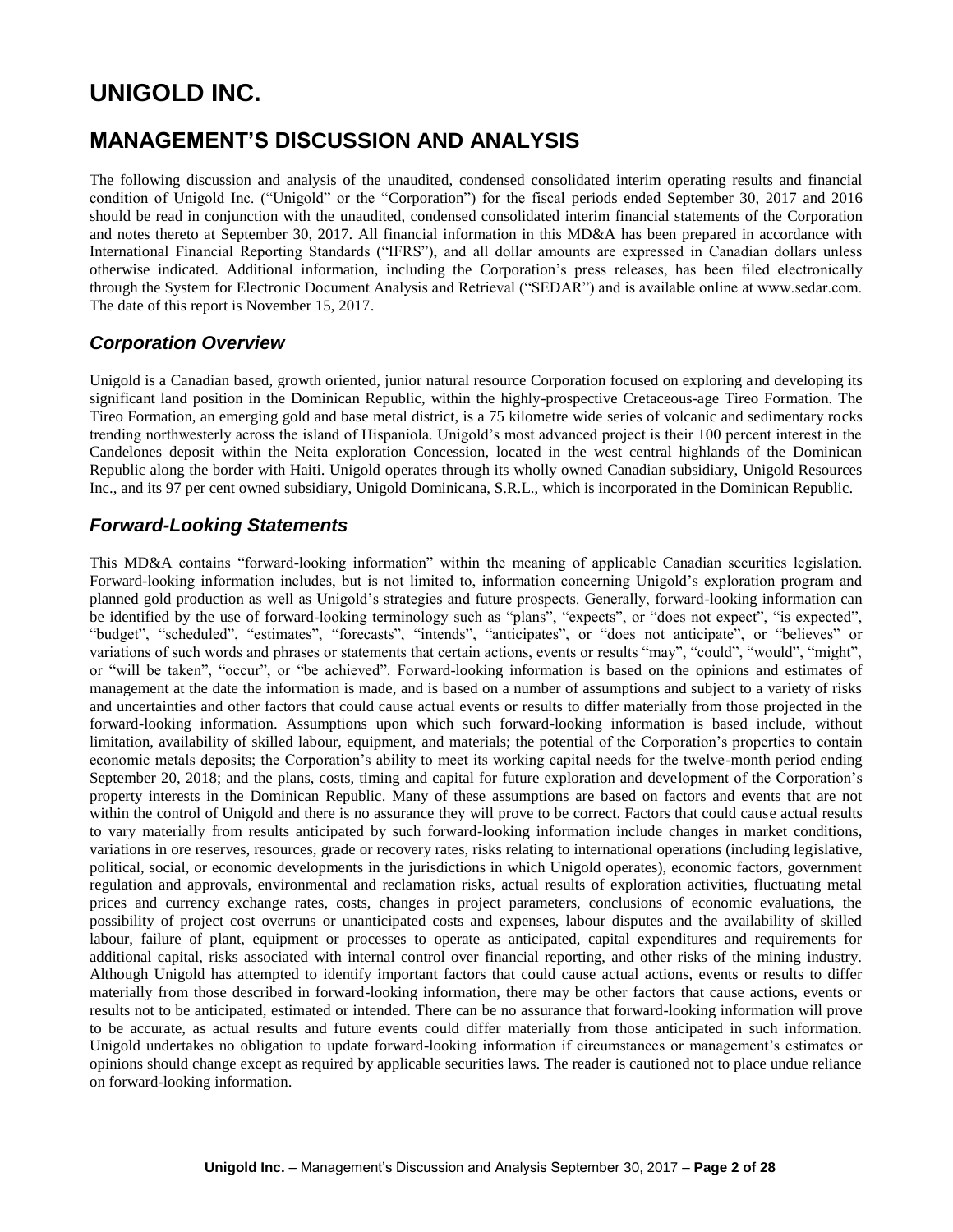# *Nature of Operations and Going Concern*

On November 12, 2013, the Corporation announced an initial inferred mineral resource estimate for the Candelones deposits assuming open-pit mining of the deposits. This resource was estimated to be 39.5 M tonnes averaging 1.6 grams per tonne ("g/t") gold ("Au") containing 2.0 M ounces ("oz.") of gold. On February 24, 2015, the Corporation announced an updated inferred mineral resource estimate for the Candelones Extension deposit, assuming underground mining of this deposit. The updated resource estimated 5.2 M tonnes averaging 5.3 g/t Au containing 894,000 oz. of gold with 0.35 percent ("%") copper ("Cu") containing 41.2 M lbs of copper. The reader is cautioned that mineral resources are not mineral reserves and do not have demonstrated economic viability. A mineral resource is a concentration or occurrence of solid material of economic interest in or on the Earth's crust in such form, grade or quality and quantity that there are reasonable prospects for eventual economic extraction. The location, quantity, grade or quality, continuity and other geological characteristics of a mineral resource are known, estimated or interpreted from specific geological evidence and knowledge, including sampling.

The recoverability of the amounts shown for mineral properties and deferred exploration and evaluation costs are dependent upon the existence of economically recoverable mineral reserves, the ability of the Corporation to obtain the necessary financing to complete its exploration programs and upon future profitable production or proceeds from disposition of such properties.

Because of limited working capital and continuing operating losses, the Corporation's continuance as a going concern is dependent upon its ability to obtain adequate financing and to reach profitable levels of operation. It is not possible to predict whether financing efforts will be successful or if the Corporation will attain profitable levels of operations or be able to sell properties.

### *Exploration*

### *Neita*

Unigold's Neita concession covers more than 21,000 hectares within the highly prospective Tireo Formation, a 75 kilometre wide series of volcanic and sedimentary rocks trending northwesterly through the island of Hispaniola. The Tireo Formation hosts a number of promising gold and base metal targets, both in the Dominican Republic and Haiti. During 2013, over 5.0 M gold equivalent oz. were defined in the Tireo Formation.

Unigold has been actively exploring the Neita Concession since 2002, compiling an extensive geochemical and geophysical database and isolating numerous anomalies with the potential to host economically viable deposits of gold, zinc and copper.

Since acquiring the Neita property, Unigold has completed over 32,000 soil samples, 10,000 rock samples, 31,000 metres of surface trenching, and over 117,700 metres of diamond drilling. Drilling has largely focused on the Candelones deposits.

No work is currently under way on the property pending renewal of the exploration concession. The Neita exploration concession expired March 7, 2017 but, pertaining to the prerogatives set forth by Article 16 of the Mining Law Application Rules, the exclusive right of the concession area is protected by the application of a new exploration concession, which was duly filed by the Corporation on November 26th, 2016.

On July 27, 2017, Unigold was advised that the Dirección General de Minería has completed and finalized the review of the exploration concession application in respect of the Neita Property in the Dominican Republic.

As stipulated in Article 145 of the Mining Law, an extract of the application was published in a national Dominican newspaper ("El Caribe") twice, on July  $28<sup>th</sup>$  and August  $7<sup>th</sup>$  and was open for public review. As of the date of this report the Company has not yet been notified of the granting of the concession.

Unigold is appreciative of the professionalism and openness that the Dirección General de Minería demonstrated throughout the application process. The Company continues to believe that the Dominican Republic is a premier destination for mineral exploration in terms of government transparency, mineral wealth, stable government, open economic borders, trained workforce and installed infrastructure.

Unigold continues to advise investors to use caution in the trading of the Company's securities until such time as notice is received from the Ministry of Energy and Mines regarding the final granting of the concession.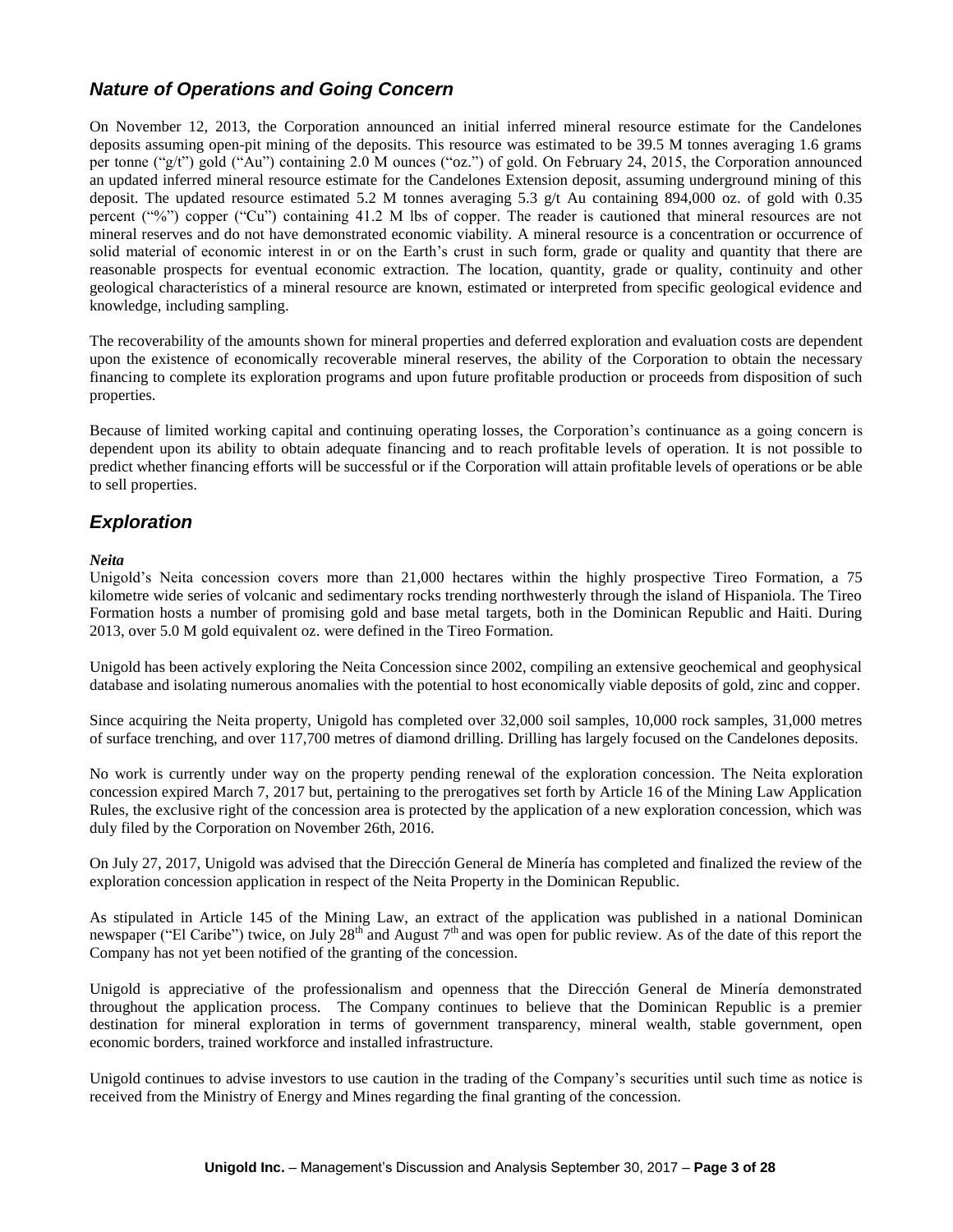#### Completed work:

|                                   |         | <b>Statistics</b> |                 |
|-----------------------------------|---------|-------------------|-----------------|
| Compilation data                  | Q3 2017 | Year to date      | PROJECT TO DATE |
| Drilling $-$ holes                |         |                   | 494             |
| Drilling $-$ metres               |         |                   | 117,735         |
| Trenching – metres                |         |                   | 31,559          |
| Geochemical analysis              |         |                   | 142,697         |
| Grab samples                      |         |                   | 10,108          |
| Soil samples                      |         |                   | 32,704          |
| Stream samples                    |         |                   | 884             |
| Induced polarization lines $-$ km |         |                   | 196             |
| Magnetic survey lines $-$ km      |         |                   | 687             |

The material categories of exploration and evaluation assets are summarized below:

|                                                        |                  | Year to date | September 30, |
|--------------------------------------------------------|------------------|--------------|---------------|
| As at                                                  | January 1, 2017  | additions    | 2017          |
| Consulting (contract geologists and other technical    |                  |              |               |
| specialists)                                           | 6,663,189<br>\$. | \$55,070     | \$6,718,259   |
| Drilling (including supplies and logistics expenses)   | 13,262,450       | 668          | 13,263,118    |
| Field expense (including geochemistry and geophysics)  | 2,289,275        | 1,859        | 2,291,134     |
| Laboratory analysis                                    | 4,640,535        |              | 4,640,535     |
| Travel                                                 | 1,542,430        | 73.235       | 1,615,665     |
| Wages & salaries                                       | 4,400,685        | 144,027      | 4,544,712     |
| Other (includes legal costs, capitalized depreciation) | 6,202,435        | 212.908      | 6,415,343     |
|                                                        | \$39,000.999     | \$487.767    | \$39,488,766  |

Wages and salaries are for the full time staff in the Dominican Republic. The majority of the remaining costs have been incurred in applying for the concession renewal.

### *Results of Operations*

For the quarter ended September 30, 2017, the Corporation recorded a loss of \$146,755, or \$0.00 per share, compared with a loss of \$140,204 or \$0.00 per share in 2016.

The material components of general and administrative expenses are detailed below.

|                               | Three Months Ending September 30, |          |  |  |
|-------------------------------|-----------------------------------|----------|--|--|
|                               | 2017                              | 2016     |  |  |
| Rent                          | \$1,050                           | 1,500    |  |  |
| Insurance                     | 6,941                             | 8,365    |  |  |
| Telephone                     | 1,222                             | 838      |  |  |
| Computer supplies and support | 10,807                            | 10,679   |  |  |
| Other                         | 1.050                             | 4.070    |  |  |
| Total                         | \$21,070                          | \$25,452 |  |  |

# *Liquidity and Capital Resources*

The Corporation has no producing properties and, consequently, has no current operating income or cash flow. Financing of the Corporation's activities to date has been primarily obtained from equity issues. The continuing development of the Corporation's properties therefore depends on the Corporation's ability to obtain additional financing.

On May 25, 2016, Unigold Inc. closed a private placement of 16,000,000 units of the Corporation (the "Units") at a price of \$0.30 per Unit for gross proceeds of \$4,800,000 (the "Private Placement"). Each Unit consisted of one common share of the Corporation (a "Unit Share") and one common share purchase warrant (a "Warrant"). Each Warrant entitled the holder thereof to purchase one common share of the Corporation (a "Warrant Share" and together with the Units, Unit Shares, and Warrants, the "Securities") at an exercise price of \$0.45 at any time prior to May 25, 2018. The Corporation has the right to accelerate the expiry date of the Warrants on notice to the holders of Warrants if the closing price of the Corporation's common shares on a stock exchange in Canada is higher than \$0.90 per common share for more than 20 consecutive trading days at any time after September 26, 2016, in which case the Warrants will expire 30 days after the date on which such notice is given.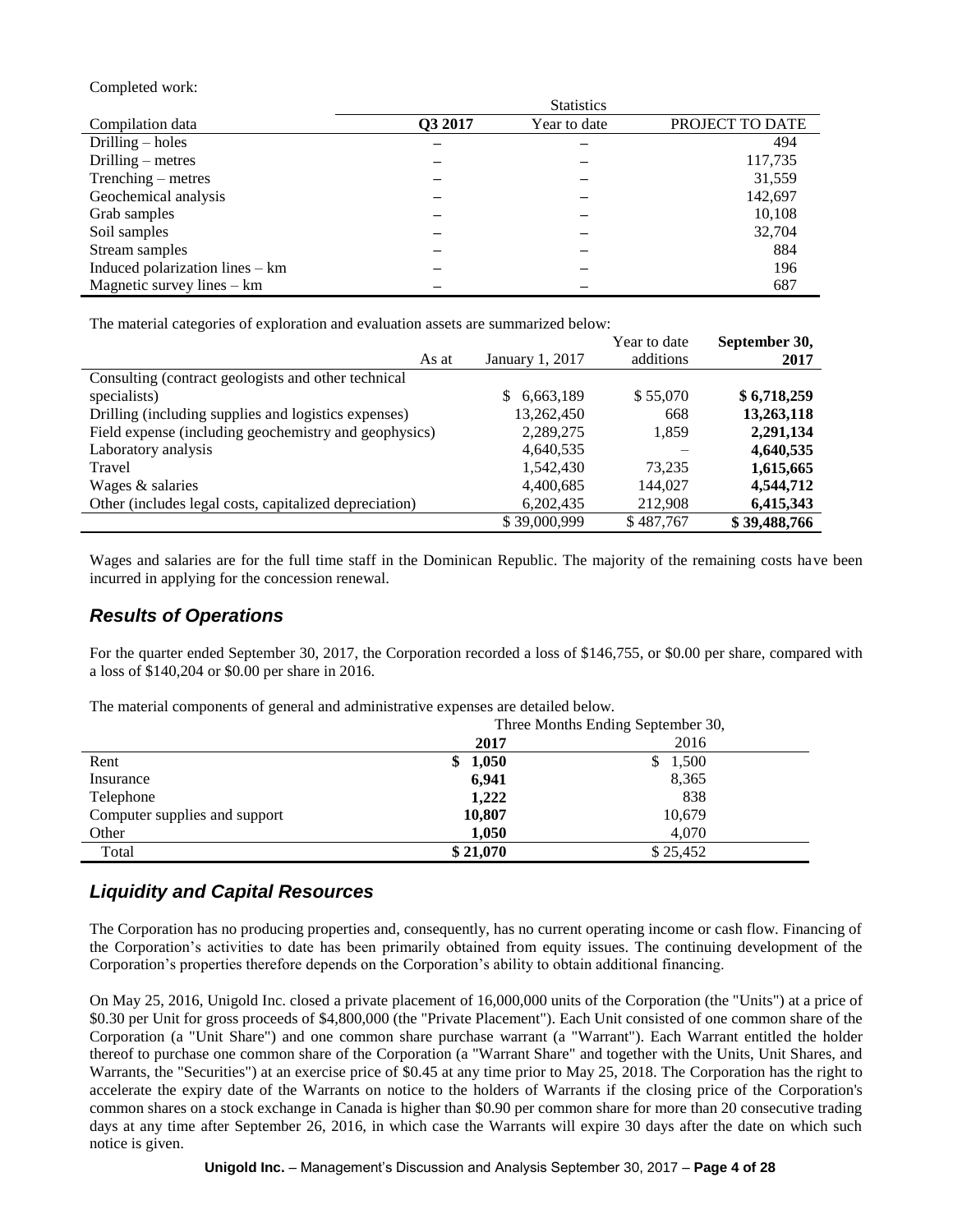In connection with the closing of the Private Placement, the Corporation issued an aggregate of 1,120,000 broker units (the "Broker Units") and paid an aggregate of \$343,324 in cash to the agents. Each Broker Unit entitled the holder thereof to purchase one unit of the Corporation until May 25, 2018 at an exercise price of \$0.30 per unit. Each unit consists of one common share of the Corporation and one common share purchase warrant of the Corporation having the same terms as the Warrants.

The proceeds from the Private Placement were used to fund the Corporation's continued exploration and development of its gold assets in the Dominion Republic, and for general working capital purposes.

As at September 30, 2017, the Company has a cash balance of \$1,712,969 (December 31, 2016 – \$2,594,593) and working capital of \$1,666,722 (December 31, 2016 – \$2,568,555).

# *Outlook*

Unigold had sufficient cash available as at September 30, 2017 to continue its operations. No exploration is planned in the Dominican Republic until the exploration concession has been granted. On the granting of the concession, the Technical Committee of the Board of Directors will recommend the next steps to continue development of the property and a proposed budget. The exploration camp is on a care and maintenance regime. A skeleton staff with core competencies in drilling remains on the payroll providing maintenance and security until drilling resumes.

Unigold intends to resume an active exploration program within the limits of its available cash. The available cash on hand less the amounts required to ensure the continuation of the corporation will restrict future work on the Neita property unless a financial transaction (e.g. sale of additional shares, merger or acquisition, joint venture) takes place.

# *Quarterly Financial Information (Unaudited)*

The following table sets out selected financial information derived from the Corporation's consolidated financial statements for each of the eight most recently completed quarters:

|                           |        | 2017   |        | 2016           |        |        | 2015   |        |
|---------------------------|--------|--------|--------|----------------|--------|--------|--------|--------|
| $$$ thousands, except per |        |        |        |                |        |        |        |        |
| share amounts)            | О3     | 02     | 01     | O <sub>4</sub> | O3     | O2     | O1     | Q4     |
| Revenue                   |        |        |        |                |        |        | –      |        |
| Net loss                  | (147)  | (178)  | (184)  | (249)          | (140)  | (636)  | (163)  | (125)  |
| Net loss per share: basic |        |        |        |                |        |        |        |        |
| and diluted               | (0.00) | (0.00) | (0.00) | (0.00)         | (0.00) | (0.02) | (0.01) | (0.01) |
| Acquisition of            |        |        |        |                |        |        |        |        |
| exploration and           |        |        |        |                |        |        |        |        |
| evaluation assets         | 153    | 191    | 143    | 543            | 743    | 208    | 371    | 416    |

The net loss in Q2 2016 included a non-cash share based payment of \$487,034. Acquisition of exploration and evaluation activities varies on the level and type of activity with drilling consuming the most funds. In 2015, one drill operated in one month of Q4. In 2016, one drill operated for three months in Q3 and two months in Q4. No drilling has taken place in 2017.

# *Related Party Transactions*

Included in the accounts for the periods ended September 30, 2017 and 2016 are payments made to officers, directors and corporations under the control or significant influence of officers and directors of the Company as follows:

|                                        | Three months ended September 30 |           | Nine months ended September 30, |           |
|----------------------------------------|---------------------------------|-----------|---------------------------------|-----------|
|                                        | 2017                            | 2016      | 2017                            | 2016      |
| Management services fees paid to       |                                 |           |                                 |           |
| corporations controlled by or under    |                                 |           |                                 |           |
| significant influence of an officer of |                                 |           |                                 |           |
| the Company                            | \$15,025                        | \$39,475  | \$40,170                        | \$173,075 |
| Professional fees paid to officers     | 44,250                          | 123,375   | 155,000                         | 154,175   |
|                                        | \$59,275                        | \$162,850 | \$195,170                       | \$327,250 |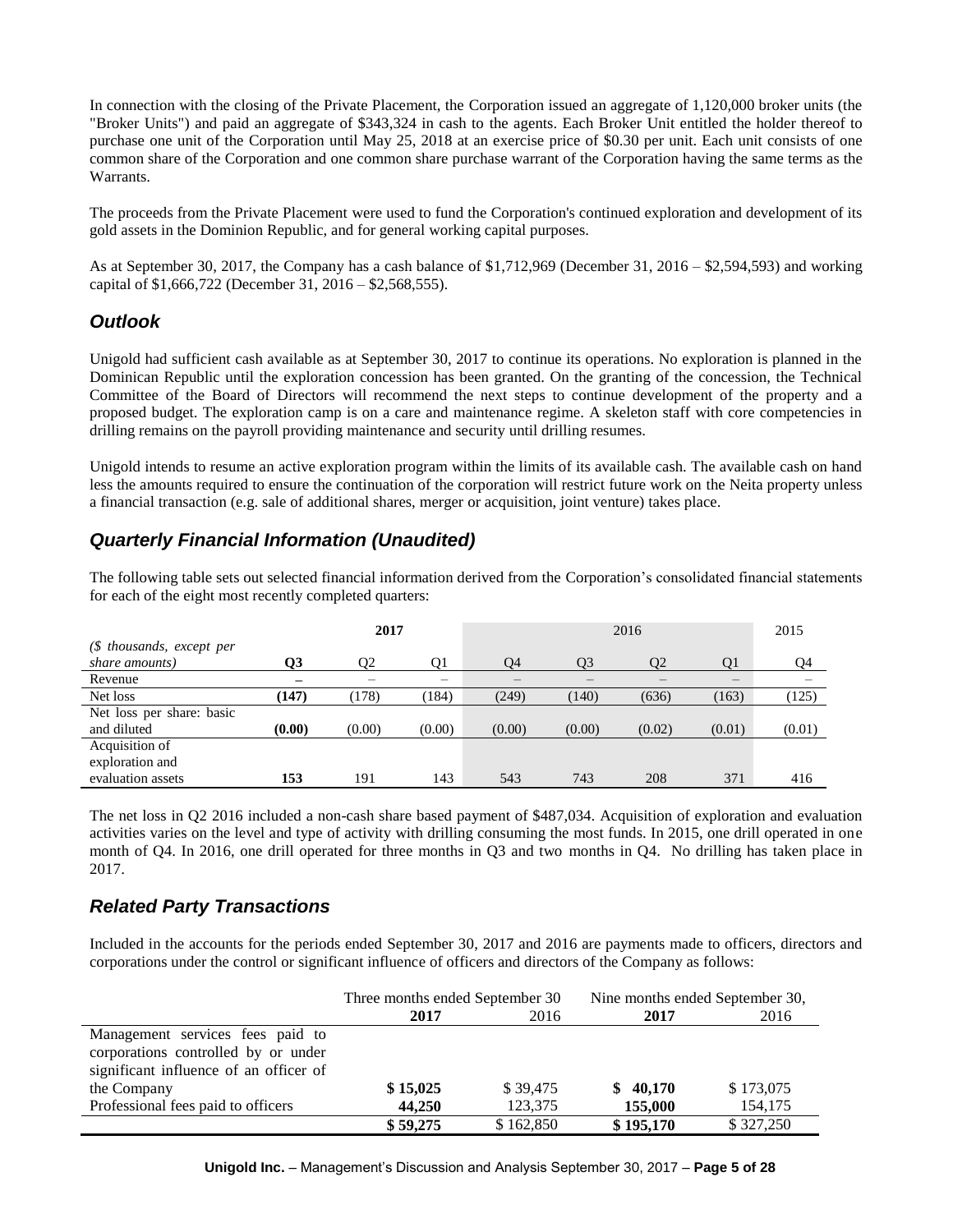These transactions were in the normal course of operations and were measured at the exchange amount, which is the amount of consideration established and agreed to by the related parties.

# *Commitments, Contingencies and Contractual Obligations*

The Corporation's exploration activities are subject to various federal, provincial and international laws and regulations governing the protection of the environment. These laws and regulations are continually changing and generally becoming more restrictive. The Corporation conducts its operations so as to protect public health and the environment and believes its operations are materially in compliance with all applicable laws and regulations. The Corporation has made, and expects to make in the future, expenditures to comply with such laws and regulations.

Minimum contractual payments over the next five years are as follows:

| Year         | Total     | 2017      | 2018 | 2019 | 2020                     | 2021   |
|--------------|-----------|-----------|------|------|--------------------------|--------|
| Office lease | 4.000     | 4.000     |      | -    | $\overline{\phantom{0}}$ | –      |
| Services     | 165.000   | 165.000   |      | -    | -                        | -      |
|              | \$169,000 | \$169,000 |      | -    | $\overline{\phantom{0}}$ | –<br>w |

### *Trend Information*

There are no major trends that are anticipated to have a material effect on the Corporation's financial condition and results of operations in the near future.

### *Off-Balance Sheet Arrangements*

The Corporation has no off-balance sheet arrangements, no capital lease agreements and no long-term debt obligations.

### *Proposed Transactions*

There are no proposed transactions that will materially affect the performance of the Corporation. As is typical of the gold exploration sector, Unigold is continually reviewing potential property acquisition, investment and joint venture transactions and opportunities

# *Critical Accounting Policies and Estimates*

The Corporation prepares its consolidated financial statements in accordance with IFRS. The most significant accounting estimates are the policy of capitalizing exploration costs on its properties and the valuation of such properties, and the stock-based compensation calculation.

The Corporation reviews its portfolio of exploration properties on an annual basis to determine whether a write-down of the capitalized cost of any property is required. The recoverability of the amounts shown for exploration properties and deferred exploration and evaluation assets is dependent on the existence of economically recoverable reserves, and the ability to obtain financing to complete the development of such reserves.

The Corporation uses the Black-Scholes model to determine the fair value of options and warrants. The main factor affecting the estimates of stock-based compensation is the stock price volatility used. The Corporation uses the historical price data and comparables in the estimate of future volatilities.

# *Risks and Uncertainties*

At the present time, Unigold does not hold any interest in a mining property in production. The Corporation's viability and potential successes lie in its ability to develop, exploit and generate revenue out of mineral deposits. Revenues, profitability and cash flow from any future mining operations involving the Corporation will be influenced by precious and/or base metal prices and by the relationship of such prices to production costs. Such prices have fluctuated widely and are affected by numerous factors beyond the Corporation's control.

#### *Nature of Mineral Exploration and Development Projects*

**Unigold Inc.** – Management's Discussion and Analysis September 30, 2017 – **Page 6 of 28** Mineral exploration is highly speculative in nature, involves many risks and frequently is non-productive. There is no assurance that exploration efforts will be successful. The exploration and development of mineral deposits involves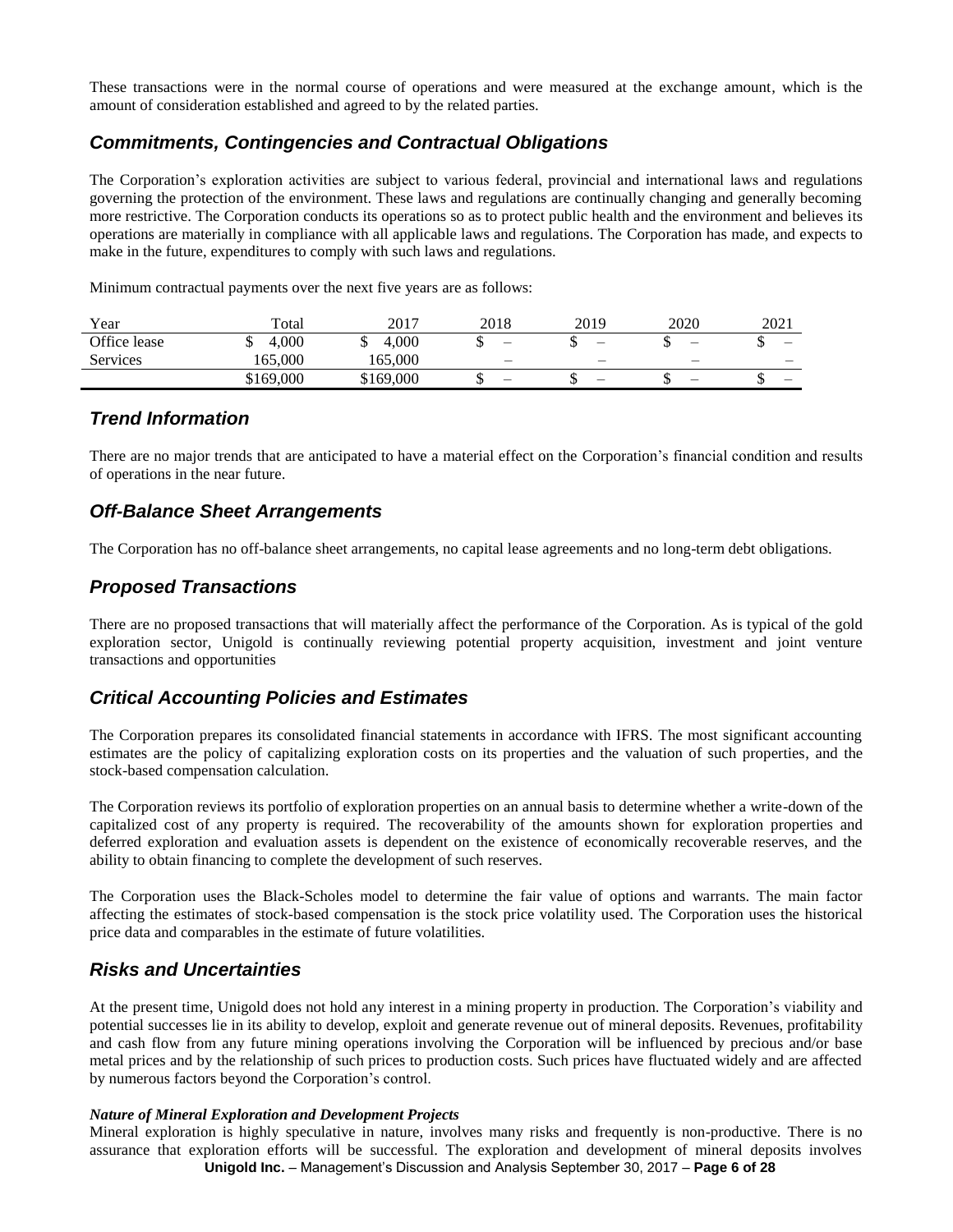significant financial and other risks over an extended period of time, which even a combination of careful evaluation, experience, and knowledge may not eliminate. Few mining properties that are explored are ultimately developed into producing mines. Major expenses are required to establish reserves by drilling and to construct mining and processing facilities. Large amounts of capital are frequently required to purchase necessary equipment. It is impossible to ensure that the current or proposed exploration programs on properties in which the Corporation has an interest will result in profitable commercial mining operations.

Success in establishing mineral reserves through exploration is the result of a number of factors, including the quality of management, the Corporation's level of geological and technical expertise, the quality of land available for exploration and other factors. Once mineralization is discovered, it may take several years in the initial phases of drilling until production is possible, during which time the economic feasibility of production may change. Substantial expenditures are required to establish proven and probable reserves through drilling, to determine the optimal metallurgical process to extract the metals from the ore and, in the case of new properties, to construct mining and processing facilities. Whether a deposit will be commercially viable depends on a number of factors, including the particular attributes of the deposit, such as its size and grade, costs and efficiencies of the recovery methods that can be employed, proximity to infrastructure, financing costs and governmental regulations, including regulations relating to prices, taxes, royalties, infrastructure, land use, importing and exporting of gold or silver, and environmental protection. The effect of these factors cannot be accurately predicted, but the combination of these factors may result in the Corporation not receiving an adequate return on its invested capital. Because of these uncertainties, no assurance can be given that exploration programmes will result in the establishment or expansion of resources or reserves.

#### *The Corporation's Properties Are Subject to Title Risks*

The Corporation has taken all reasonable steps to ensure that it has proper title to its properties. However, the Corporation cannot provide any guarantees that there are no prior unregistered agreements, claims or defects that may result in the Corporation's title to its properties being challenged. A successful challenge to the precise area and location of these claims could result in the Corporation being unable to operate on its properties as anticipated or being unable to enforce its rights with respect to its properties, which could have a material and adverse effect on the Corporation's future cash flows, earnings, results of operations and financial condition.

#### *The Corporation and Its Projects Are Subject to Risks of Operating in Foreign Countries*

The Corporation's projects are subject to the risks of operating in foreign countries. The Corporation's foreign operations and investments and its ability to carry on its business in the normal course may be adversely affected by political and economic considerations such as civil unrest, war (including in neighbouring states), terrorist actions, labour disputes, corruption, sovereign risk, political instability, the failure of foreign parties, courts or governments to honour or enforce contractual relations, changing government regulations with respect to mining (including environmental requirements, taxation, land tenure, foreign investments, income repatriation and capital recovery), fluctuations in currency exchange and inflation rates, import and export restrictions, challenges to the Corporation's title to properties or mineral rights, problems renewing concessions and permits, opposition to mining from environmental or other non-governmental organizations, increased financing costs, instability due to economic under-development, inadequate infrastructure, and the expropriation of property interests. In addition, the enforcement by Unigold of its legal rights to exploit its properties or to utilize its permits and concessions may not be recognized by the court systems in the Dominican Republic. The occurrence of one or more of these risks could have a material and adverse effect on the viability and financial performance of its foreign operations, which could have a material and adverse effect on the Corporation's future cash flows, earnings, results of operations and financial condition. Any of these events could also result in conditions that delay or prevent the Corporation from exploring or developing its properties even if economic quantities of minerals are found.

### *Financing Risk*

To fund future investments in its mineral properties the Corporation requires capital. The Corporation may not have sufficient internally generated cash flow and working capital and may have to access the capital markets. Subject to economic conditions at the time, there can be no assurance the Corporation would be able to raise additional debt or equity financing on acceptable terms. If the Corporation cannot finance its future projects it could have a material and adverse effect on the Corporation's future cash flows, earnings, results of operations and financial condition.

### *Environmental Matters*

In the risks section above, reference was made to several risks impacting on environment matters. Unigold believes that it is in compliance with all environmental regulations in the Dominican Republic and has made no provision for environmental remediation costs as such costs are believed to be immaterial.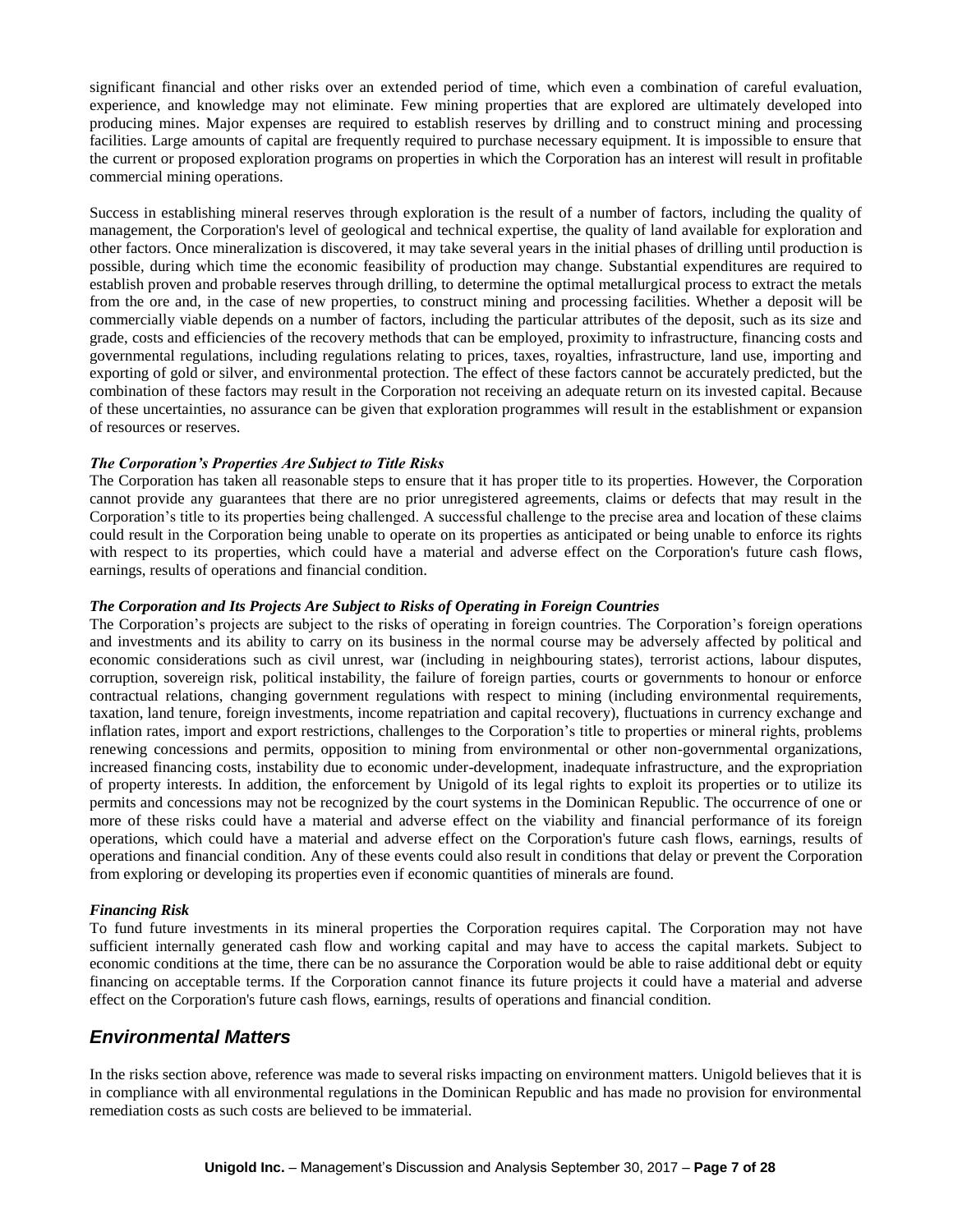# *Corporate Social Responsibility ("CSR"), Safety, Health and Environment.*

The Corporation engages in and adheres to the principles of sound Corporate Social Responsibility with the local communities and people where it operates. While the Corporation recognizes that the funds to achieve these goals are derived from shareholders investment in the Corporation, it also believes that those same shareholders recognize that pragmatic and cost effective CSR activity benefits all stakeholders and enables ongoing field activity with the support of local leaders, government, landowners and the community in general.

There were no lost time accidents during the period. There were no reportable environmental compliance events during the period.

### *Future Accounting Changes*

#### *Accounting standards and interpretations issued but not yet adopted*

Certain new standards, interpretations, amendments and improvements to existing standards are not yet effective for the period ended September 30, 2017, and have not been applied in preparing these unaudited, condensed consolidated interim financial statements as follows:

- IFRS 9 *Financial Instruments* addresses the classification and measurement of financial assets; and
- IFRS 16 *Leases* requires that leases over one year in length be recorded as a liability. IFRS 16 states that upon lease commencement a lessee recognises a right-of-use asset and a lease liability. The right-of-use asset is initially measured at the amount of the liability plus any initial direct costs. After lease commencement, the lessee shall measure the right-of-use asset at cost less accumulated depreciation and accumulated impairment.

These standards are being evaluated to determine their impact on the unaudited, condensed consolidated interim financial statements financial statements of the Corporation. IFRS 9 is effective for the Corporation's fiscal year starting January 1, 2018. IFRS 16 is effective for annual periods beginning on or after January 1, 2019.

### *Financial Instruments*

#### *Fair Value*

IFRS requires that the Corporation disclose information about the fair value of its financial assets and liabilities. The carrying amounts for cash and cash equivalents, sundry receivables, accounts payable and accrued liabilities on the Statements of Financial Position approximate fair value because of the limited term of these instruments. Fair value estimates are made at the statement of financial position date based on relevant market information and information about the financial instrument. These estimates are subjective in nature and involve uncertainties in significant matters of judgment and therefore cannot be determined with precision. Changes in assumptions could significantly affect these estimates.

#### *Credit Risk*

Credit risk is the risk of loss associated with a counterparty's inability to fulfill its payment obligations. The Corporation's credit risk is primarily attributable to cash, other receivables, other financial assets and other investments. Cash is held with reputable Canadian financial institutions, from which management believes the risk of loss to be minimal. Financial instruments included in other receivables consist of harmonized sales tax due from the Federal Government of Canada. Other receivables are in good standing as of September 30, 2017. Management believes that the credit risk concentration with respect to financial instruments included in other receivables is minimal.

#### *Liquidity Risk*

As at September 30, 2017, the Company has working capital of \$1,666,722 (December 31, 2016 – \$2,568,555). As of September 30, 2017, the Company has a cash balance of \$1,712,969 (December 31, 2016– \$2,594,593 to settle current accounts payable and accrued liabilities of \$83,939 (December 31, 2016 – \$77,913). The Company's other current assets consist of other receivables of \$13,782 (December 31, 2016 – \$32,468) and other financial assets and prepaids of \$23,910 (December 31, 2016 – \$19,407).

#### *Market Risk*

At the present time, the Corporation does not hold any interest in a mining property that is in production. The Corporation's viability and potential success depends on its ability to develop, exploit, and generate revenue from the development of mineral deposits. Revenue, cash flow, and profits from any future mining operations in which the Corporation is involved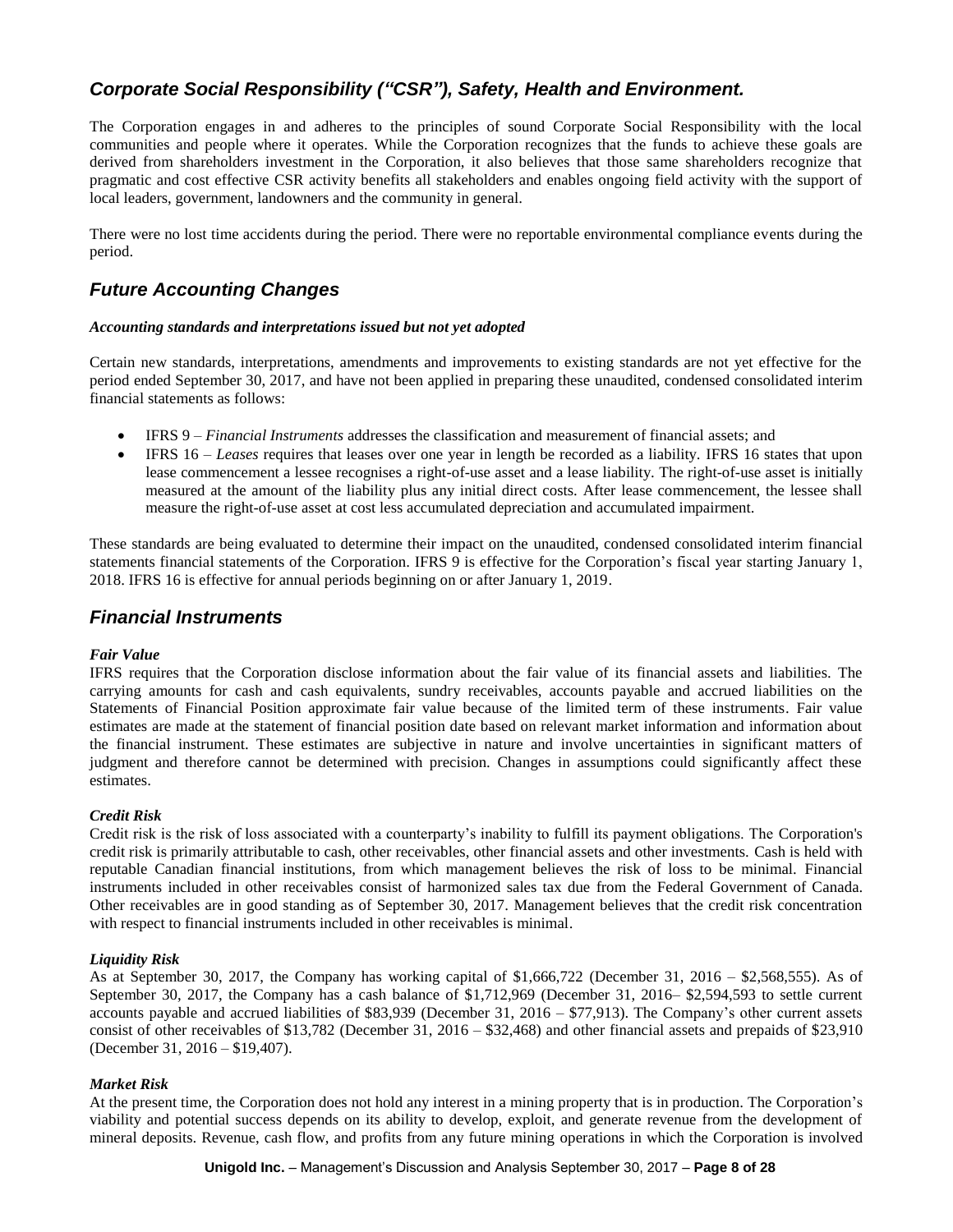will be influenced by precious and/or base metal prices and by the relationship of such prices to production costs. Such prices can fluctuate widely and are affected by numerous factors beyond the Corporation's control.

#### *Foreign Exchange Risk*

The Company's financings are in Canadian dollars. Certain of the Company's transactions with its subsidiary, Unigold Dominicana, S.R.L. are incurred in foreign currencies and are therefore subject to gains or losses due to fluctuations in exchange rates. The Company is therefore subject to foreign exchange risk. As at September 30, 2017, the Company had cash balances of \$40,262 (December 31, 2016 – \$192,700) in United States dollars. U.S. \$ accounts payable as at September 30, 2017 were U.S. \$nil (December 31, 2016 – U.S. \$13,248).

#### *Interest Rate Risk*

The Corporation's current policy is to invest excess cash in investment-grade short-term deposit certificates issued by its financial institutions. The Corporation periodically monitors the investments it makes and is satisfied with the creditworthiness of its financial institutions. As of September 30, 2017, interest rate risk is minimal since the Corporation has no interest-bearing debt instruments.

#### *Commodity Price Risk*

The ability of the Corporation to develop its properties and the future profitability of the Corporation is directly related to the market price of certain minerals.

#### *Sensitivity Analysis*

The Corporation is exposed to foreign currency risk of fluctuations on financial instruments that are denominated in U.S. dollars and the Dominican Republic Peso related to cash balances, other investments and accounts payable. Sensitivity to a plus or minus 5% change in the foreign exchange rate would not have resulted in a significant fluctuation in loss for the period ended September 30, 2017. The Corporation does not undertake currency hedging activities to mitigate its foreign currency risk.

#### *Capital Management*

Unigold considers its capital structure to consist of total equity attributable to equity holders of the Corporation. The Corporation manages its capital structure and makes adjustments to it, in order to have the funds available to support is exploration and corporate activities. The Corporation's objective in managing capital is to safeguard its ability to operate as a going concern. The Corporation is in the development stage and as such is dependent on external financing. In order to carry out planned exploration and development, and pay for administrative and operating costs, the Corporation will spend its existing working capital. The Corporation's objective when managing capital is to safeguard the Corporation's ability to continue as a going concern in order to pursue the exploration of its exploration properties and maximize shareholder returns. The Corporation satisfies its capital requirements through careful management of its cash resources and by equity issues, as necessary, based on the prevalent economic conditions of both the industry and the capital markets and the underlying risk characteristics of the related assets. Management reviews its capital management approach on an ongoing basis. The Corporation is not subject to externally imposed capital requirements.

# *Report on Internal Control over Financial Reporting and Disclosure Controls and Procedures*

In connection with Exemption Orders issued in November 2007 by each of the British Columbia Securities Commission and Ontario Securities Commission, the Chief Executive Officer and Chief Financial Officer of the Corporation have filed a Venture Issuer Basic Certificate with respect to the financial information contained in the unaudited, condensed consolidated interim financial statements and the accompanying related MD&A. In contrast to the certificate under National Instrument 52-109 (Certification of Disclosure in Issuer's Annual and Interim Filings) ("NI 52-109"), the Venture Issuer Basic Certificate does not include representations relating to the establishment and maintenance of disclosure controls and procedures and internal control over financial reporting, as defined in NI 52-109. For further information, the reader should refer to the Venture Issuer Basic Certificates filed by the Corporation with the Annual Filings on SEDAR at www.sedar.com. Management believes that based upon the evaluations and actions taken to date, reasonable assurance can be provided that there is no material misstatement of the financial results reported as of September 30, 2017.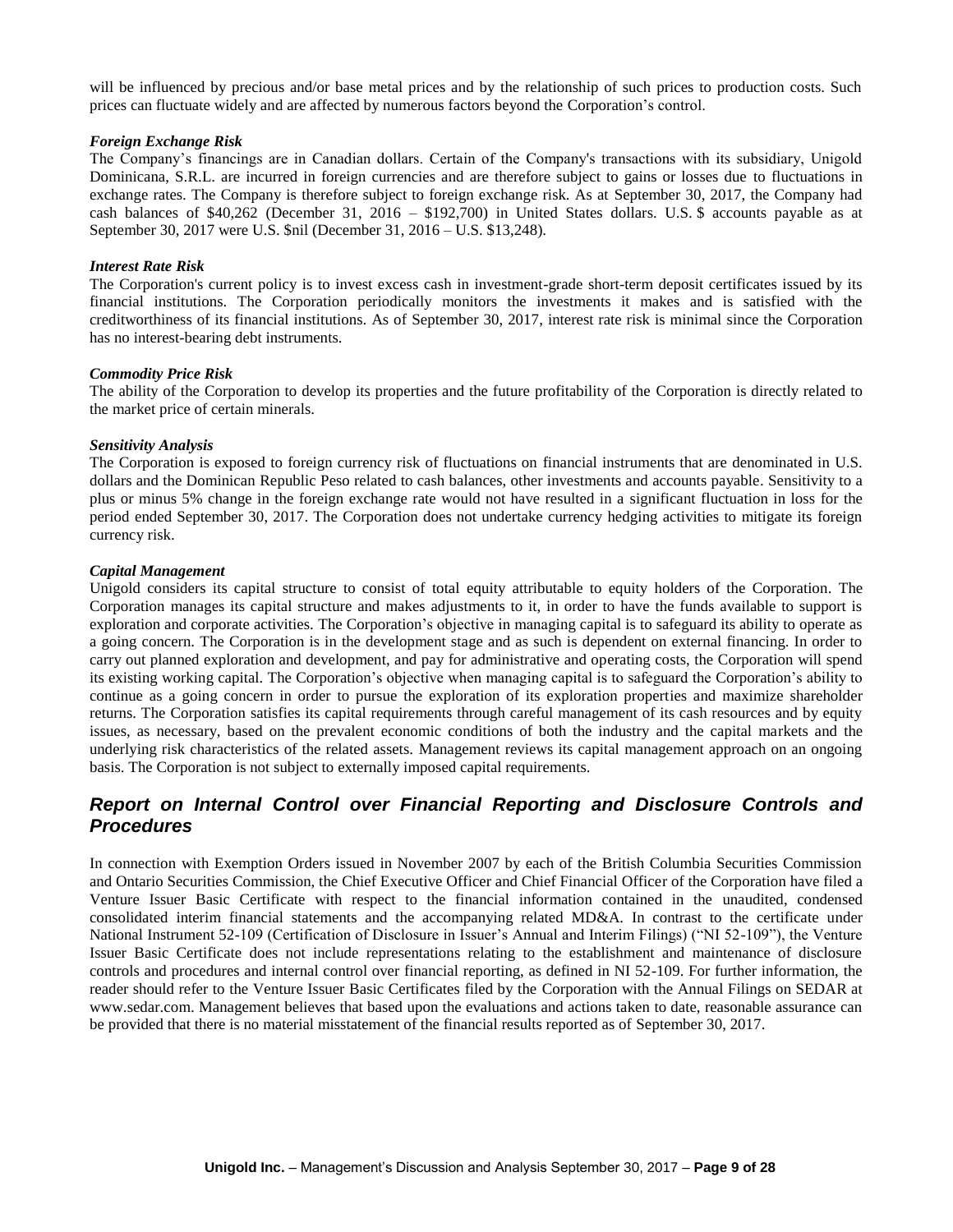# *Outstanding Share Data*

| Details about the Corporation's outstanding common shares as at November 15, 2017 are as follows: |  |  |  |  |
|---------------------------------------------------------------------------------------------------|--|--|--|--|
| 45.671.309                                                                                        |  |  |  |  |
| 17.120.000                                                                                        |  |  |  |  |
| 3.490,000                                                                                         |  |  |  |  |
|                                                                                                   |  |  |  |  |

## *Qualified Person*

The foregoing scientific and technical information has been prepared or reviewed by Wes Hanson, P.Geo., the Chief Operating Officer of the Corporation. He also supervises all work associated with the Corporation's exploration programs in the Dominican Republic. Mr. Hanson is a "qualified person" within the meaning of National Instrument 43-101. W. Lewis P. Geo. and A. San Martin MAusIMM(CP), both employed by Micon have reviewed and approved statements associated with the mineral resource estimates.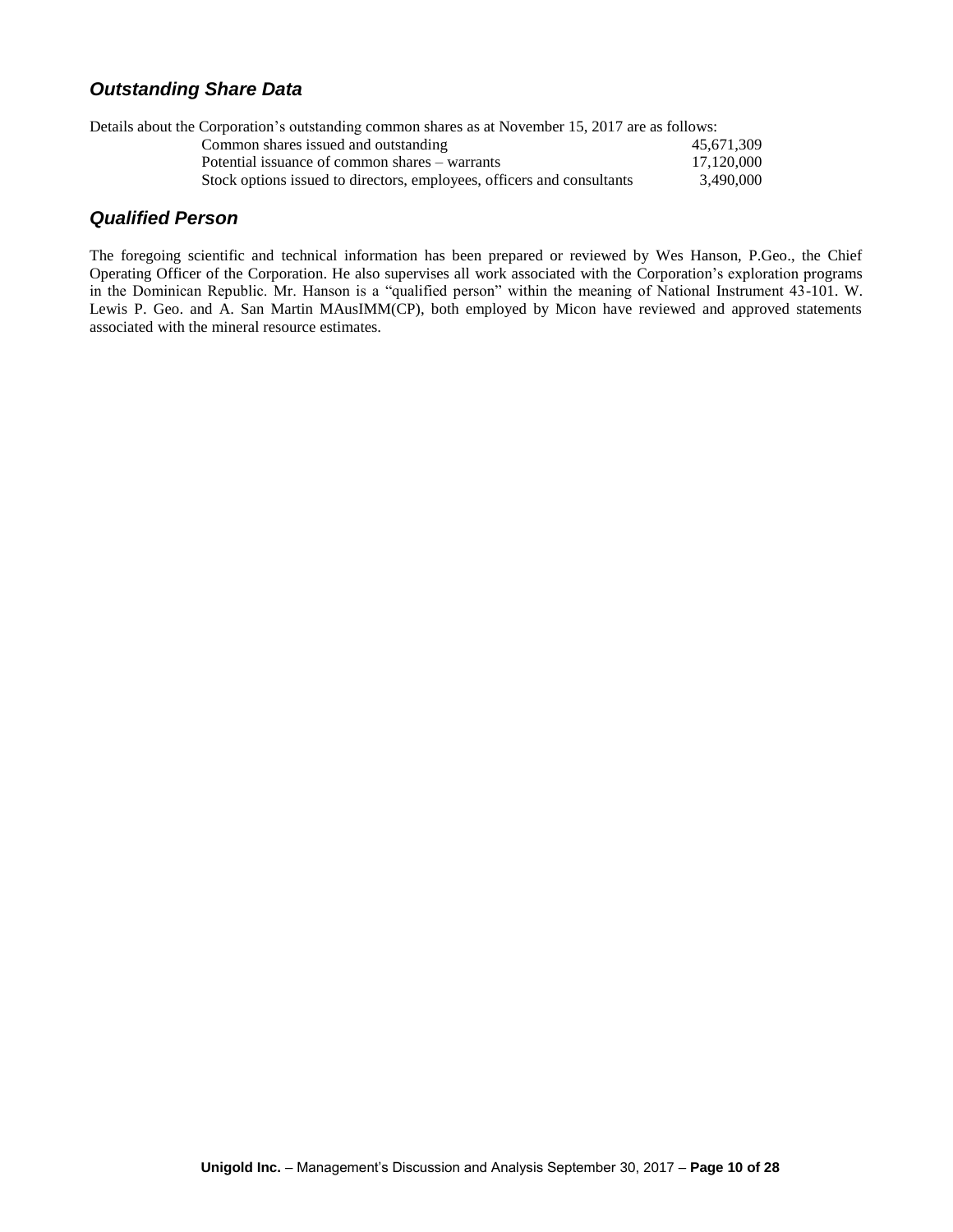

# **CONDENSED CONSOLIDATED INTERIM FINANCIAL STATEMENTS**

For the Three and Nine Months Ended September 30, 2017 and 2016 Expressed in Canadian Dollars Unaudited

The accompanying unaudited condensed consolidated interim financial statements of Unigold Inc. have been prepared by and are the responsibility of management. Unigold's auditors have not reviewed the unaudited condensed interim financial statements.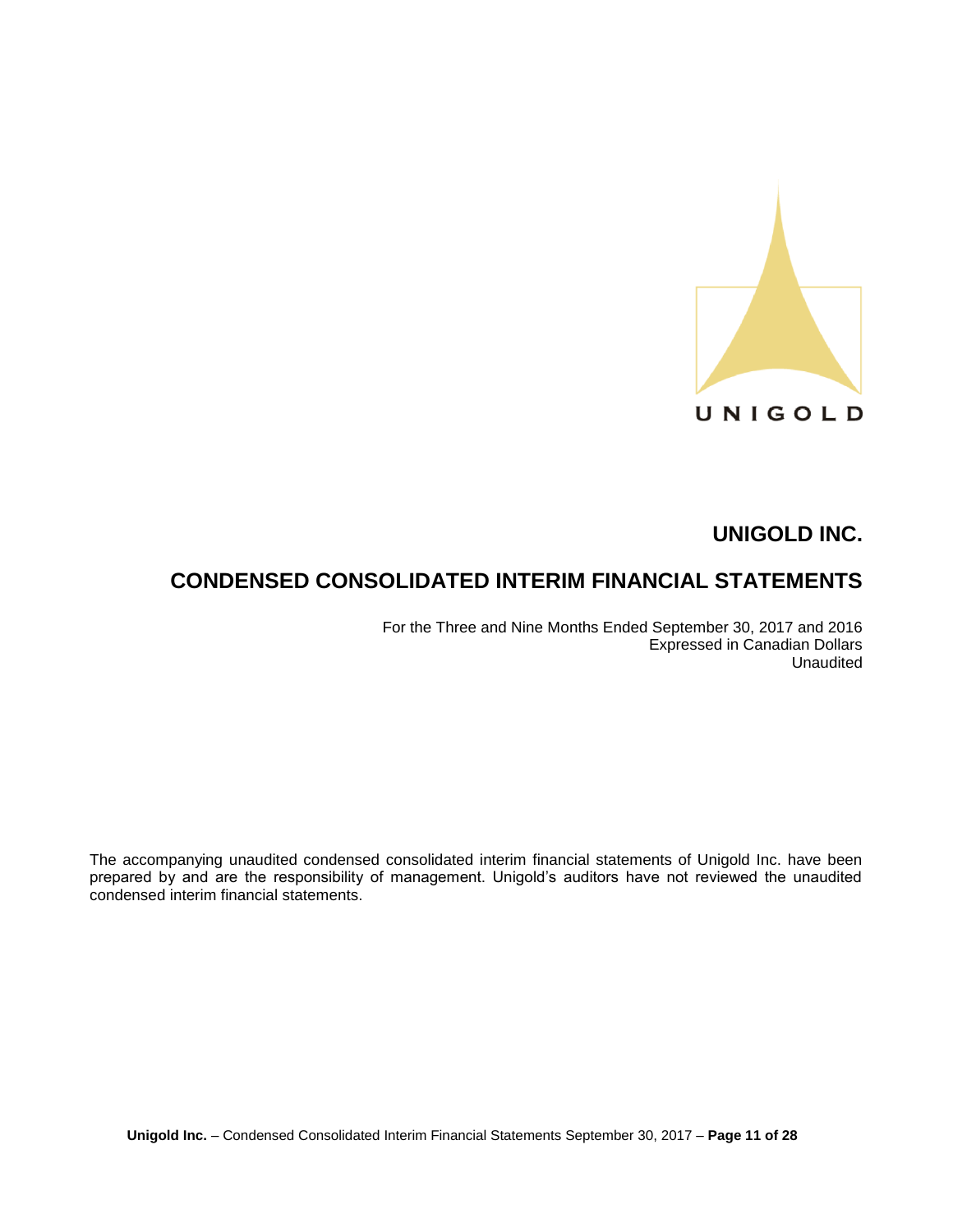# *CONDENSED CONSOLIDATED INTERIM STATEMENTS OF FINANCIAL POSITION*

*(Expressed in Canadian Dollars)*

|                                                          | <b>September 30, 2017</b> |                   |
|----------------------------------------------------------|---------------------------|-------------------|
| As at,                                                   | (unaudited)               | December 31, 2016 |
| <b>Assets</b>                                            |                           |                   |
| <b>Current assets</b>                                    |                           |                   |
| Cash                                                     | \$1,712,969               | \$2,594,593       |
| Other receivables                                        | 13,782                    | 32,468            |
| Other financial assets and prepaids                      | 23,910                    | 19,407            |
| Total current assets                                     | 1,750,661                 | 2,646,468         |
| <b>Non-current assets</b>                                |                           |                   |
| Property, plant and equipment (Note 6)                   | 473,592                   | 564,044           |
| Exploration properties (Note 7)                          | 283,747                   | 283,747           |
| Exploration and evaluation assets (Note 7)               | 39,488,766                | 39,000,999        |
|                                                          |                           |                   |
| <b>Total assets</b>                                      | \$41,996,766              | \$42,495,258      |
|                                                          |                           |                   |
| <b>Liabilities</b>                                       |                           |                   |
| <b>Current liabilities</b>                               |                           |                   |
| Accounts payable and accrued liabilities                 | \$<br>83,939              | \$<br>77,913      |
| <b>Total liabilities</b>                                 | 83,939                    | 77,913            |
|                                                          |                           |                   |
| Equity attributable to shareholders of the Company       |                           |                   |
| Share capital (Note $8(a)$ )                             | 57,309,839                | 57,299,940        |
| Reserve for warrants (Note $8(b)$ )                      | 2,150,859                 | 3,249,939         |
| Reserve for share-based payments (Note $8(c)$ )          | 1,053,061                 | 1,671,314         |
| Accumulated deficit                                      | (18,603,763)              | (19,806,679)      |
| Total equity attributable to shareholders of the Company | 41,909,996                | 42,414,514        |
|                                                          |                           |                   |
| <b>Non-controlling interest</b>                          | 2,831                     | 2,831             |
|                                                          |                           |                   |
| <b>Total equity</b>                                      | 41,912,827                | 42,417,345        |
|                                                          |                           |                   |
| <b>Total liabilities and equity</b>                      | \$41,996,766              | \$42,495,258      |

Nature of operations *(Note 1)* Going concern *(Note 2)* Commitments and contingencies *(Notes 7 and 16)*

Approved on Behalf of the Board:

s/ Joseph Del Campo s/ Joseph Hamilton Director Director

*The accompanying notes are an integral part of these condensed consolidated interim financial statements.*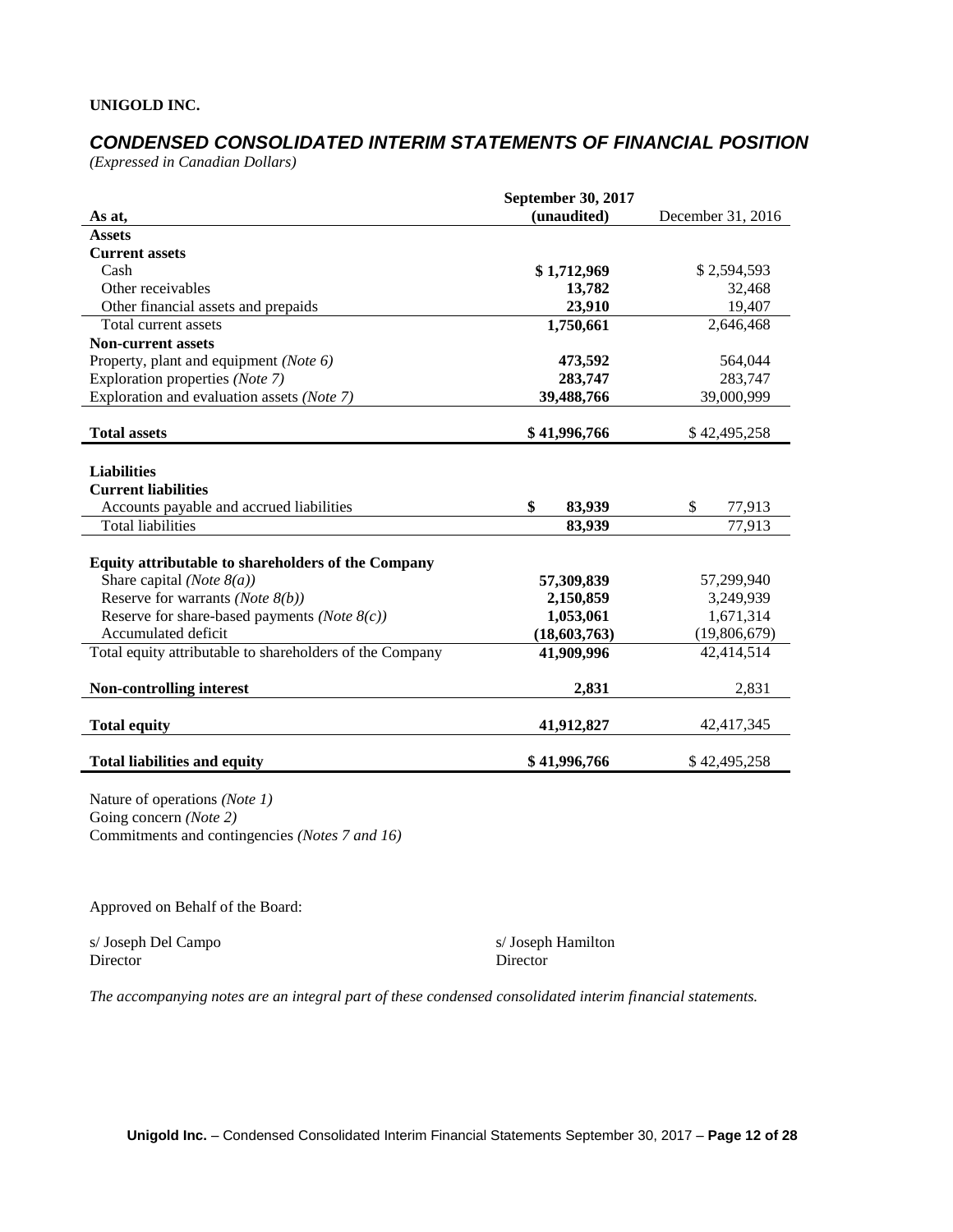# *CONDENSED CONSOLIDATED INTERIM STATEMENTS OF CHANGES IN SHAREHOLDERS' EQUITY*

*(Unaudited-Expressed in Canadian Dollars)*

|                                   |            | Share capital | Other reserves |             |             | Accumulated       | Equity          |
|-----------------------------------|------------|---------------|----------------|-------------|-------------|-------------------|-----------------|
|                                   | Number     |               |                | Share-based | Total other | Deficit           | attributable to |
|                                   | of shares  | Amount        | Warrants       | payment     | reserves    |                   | shareholders    |
| Balance, January 1, 2017          | 45,621,309 | \$57,299,940  | \$3,249,939    | \$1,671,314 | \$4,921,253 | \$ (19,806,679)   | \$42,414,514    |
| Net loss for the period           |            |               |                |             |             | (184, 116)        | (184, 116)      |
| <b>Balance March 31, 2017</b>     | 45,621,309 | \$57,299,940  | \$3,249,939    | \$1,671,314 | \$4,921,253 | \$ (19,990,795)   | \$42,230,398    |
| Transfer to deficit on expiry     |            |               | (1,099,080)    | (598,020)   | (1,697,100) | 1,697,100         |                 |
| Net loss for the period           |            |               |                |             |             | (178, 647)        | (178, 647)      |
| <b>Balance June 30, 2017</b>      | 45,621,309 | \$57,299,940  | \$2,150,859    | \$1,073,294 | \$3,224,153 | \$ (18, 472, 342) | \$42,051,751    |
| Options exercised                 | 50,000     | 9,899         |                | (4,899)     | (4,899)     |                   | 5,000           |
| Transfer to deficit on expiry     |            |               |                | (15, 334)   | (15, 334)   | 15.334            |                 |
| Net loss for the period           |            |               |                |             |             | (146, 755)        | (146, 755)      |
| <b>Balance September 30, 2017</b> | 45,671,309 | 57,309,839    | \$2,150,859    | \$1,053,061 | \$3,203,920 | \$ (18,603,763)   | \$41,909,996    |

|                                   |            | Share capital | Other reserves |             |             | Accumulated     | Equity          |
|-----------------------------------|------------|---------------|----------------|-------------|-------------|-----------------|-----------------|
|                                   | Number     |               |                | Share-based | Total other | Deficit         | attributable to |
|                                   | of shares  | Amount        | Warrants       | payment     | reserves    |                 | shareholders    |
| <b>Balance, January 1, 2016</b>   | 29,471,309 | \$55,075,544  | \$1,099,080    | \$1,304,771 | \$2,403,851 | \$(18,878,831)  | \$38,600,564    |
| Net loss for the period           |            |               |                |             |             | (163,002)       | (163,002)       |
| <b>Balance March 31, 2016</b>     | 29,471,309 | 55,075,544    | 1,099,080      | 1,304,771   | 2,403,851   | (19,041,833)    | 38,437,562      |
| Private placement                 | 16,000,000 | 4,800,000     |                |             |             |                 | 4,800,000       |
| Share issue costs                 |            | (454, 442)    |                |             |             |                 | (454, 442)      |
| Warrants issued                   |            | (2,150,859)   | 2,150,859      |             | 2,150,859   |                 |                 |
| Options exercised                 | 150,000    | 29,697        |                | (14,697)    | (14,697)    |                 | 15,000          |
| Share-based payment               |            |               |                | 591,399     | 591,399     |                 | 591,399         |
| Net loss for the period           |            |               |                |             |             | (665, 535)      | (665, 535)      |
| <b>Balance June 30, 2016</b>      | 45,621,309 | 57,299,940    | 3,249,939      | 1,881,473   | 5,131,412   | (19,707,368)    | 42,723,984      |
| Transfer to deficit on expiry     |            |               |                | (105, 572)  | (105, 572)  | 105,572         |                 |
| Share-based payment               |            |               |                | 49,697      | 49,697      |                 | 49,697          |
| Net loss for the period           |            |               |                |             |             | (140, 204)      | (140, 204)      |
| <b>Balance September 30, 2016</b> | 45,621,309 | 57,299,940    | 3,249,939      | 1,825,598   | 5,075,537   | (19,742,000)    | 42,633,477      |
| Transfer to deficit on expiry     |            |               |                | (154, 284)  | (154, 284)  | 154,284         |                 |
| Net loss for the period           |            |               |                |             |             | (218,963)       | (238,963)       |
| Balance, December 31, 2016        | 45,621,309 | \$57,299,940  | \$3,249,939    | \$1,671,314 | \$4,921,253 | \$ (19,806,679) | \$42,414,514    |
|                                   |            |               |                |             |             |                 |                 |

*The accompanying notes are an integral part of these condensed consolidated interim financial statements.*

**Unigold Inc.** – Condensed Consolidated Interim Financial Statements September 30, 2017 – **Page 13 of 28**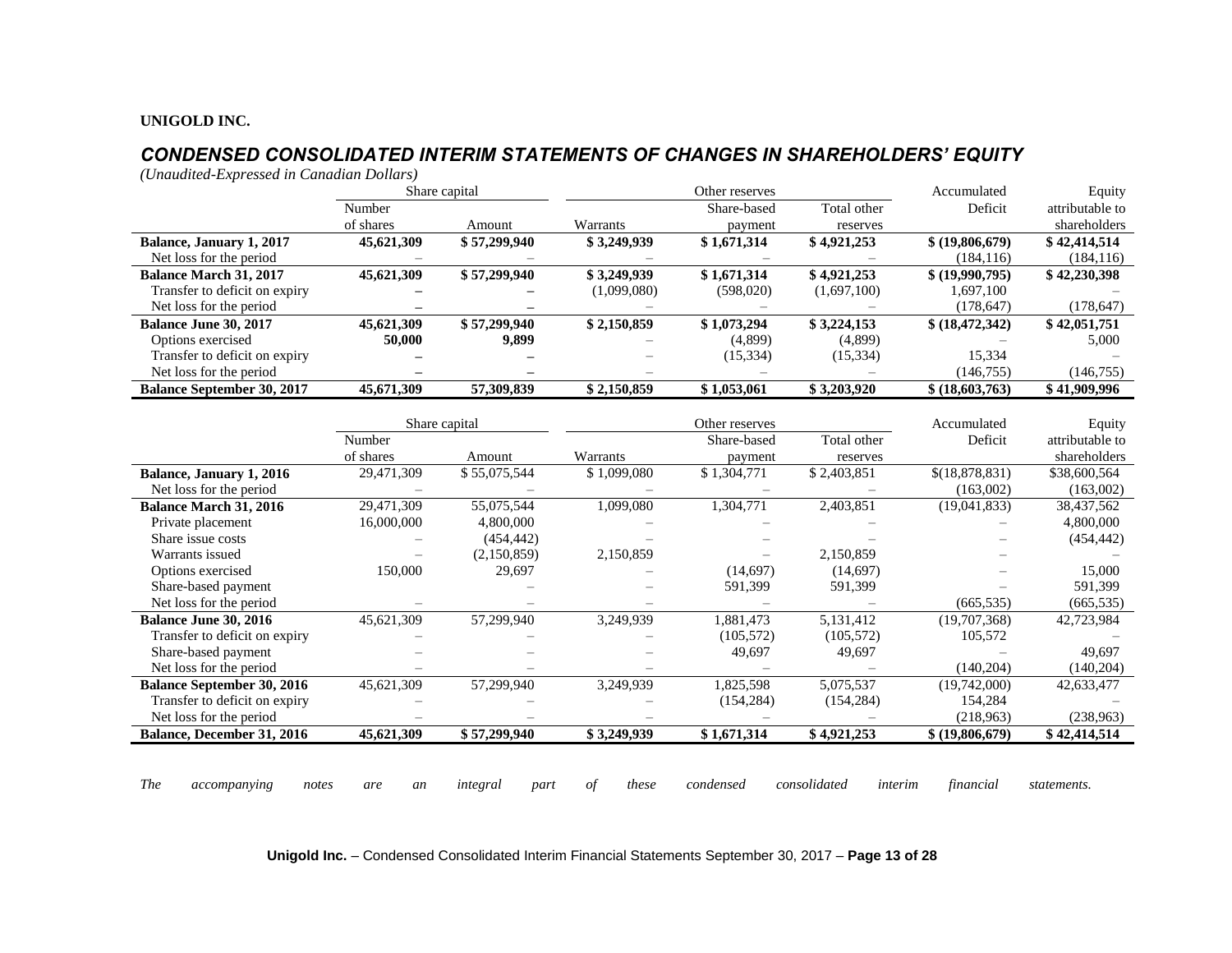# *CONDENSED CONSOLIDATED INTERIM STATEMENTS OF COMPREHENSIVE LOSS*

*(Unaudited-Expressed in Canadian Dollars)* 

|                                                      |               | Three months ended September 30, |               | Nine months ended September 30, |
|------------------------------------------------------|---------------|----------------------------------|---------------|---------------------------------|
|                                                      | 2017          | 2016                             | 2017          | 2016                            |
| <b>Operating expenses</b>                            |               |                                  |               |                                 |
| Compensation (Note 11)                               | \$75,995      | \$69,941                         | \$254,774     | \$744,506                       |
| Professional and consulting fees                     | 13,653        | 41,523                           | 122,380       | 71,149                          |
| Travel and business development                      | 23,696        | 3,885                            | 40,455        | 13,323                          |
| Listing and shareholder information                  | 10,678        | 8,945                            | 33,752        | 66,307                          |
| General and administrative expenses                  | 21,070        | 25,452                           | 60,081        | 56,311                          |
| Amortization                                         | 186           | 266                              | 558           | 798                             |
| Loss on disposal of property, plant<br>and equipment |               |                                  | 7             | 4,608                           |
| Foreign exchange loss (gain)                         | 5,025         | (711)                            | 11,321        | 24,437                          |
|                                                      |               |                                  |               |                                 |
| Net loss for the period before the<br>undernoted     | (150, 303)    | (149,301)                        | (523, 328)    | (981, 439)                      |
| Investment income                                    | 3,548         | 9,097                            | 13,810        | 12,698                          |
| Total loss and comprehensive loss for<br>the period  | \$ (146, 755) | \$(140,204)                      | \$ (509, 518) | \$ (968, 741)                   |
| Net loss per share - basic & diluted<br>(Note 10)    | \$ (0.00)     | \$ (0.00)                        | \$ (0.01)     | \$ (0.03)                       |

*The accompanying notes are an integral part of these condensed consolidated interim financial statements.*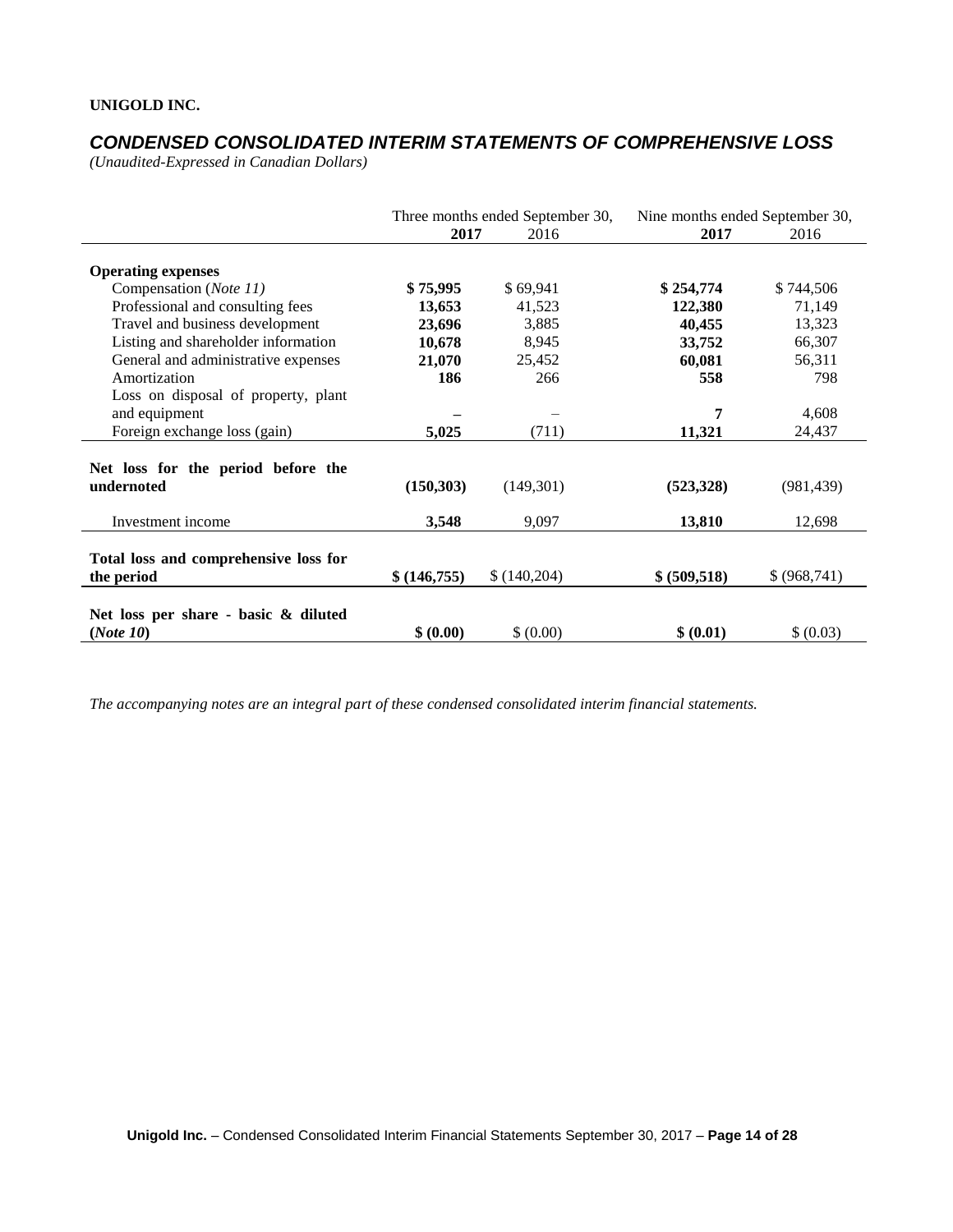# *CONDENSED CONSOLIDATED INTERIM STATEMENTS OF CASH FLOWS*

*(Unaudited-Expressed in Canadian Dollars)* 

| For the nine month period ended September 30,    | 2017          | 2016          |
|--------------------------------------------------|---------------|---------------|
|                                                  |               |               |
| <b>Cash flows from operating activities</b>      |               |               |
| Net loss for the period                          | \$ (509, 518) | \$ (968, 741) |
| Adjustments to add/(deduct) non-cash items       |               |               |
| Share based payment<br>Amortization              |               | 487,034       |
|                                                  | 558           | 798           |
| Loss on disposal of property, plant<br>and       | 7             | 4,608         |
| equipment                                        |               |               |
| Deduct investment income                         | (9, 113)      | (1, 347)      |
|                                                  | (518,066)     | (457, 728)    |
| Working capital adjustments                      |               |               |
| Other receivables                                | 18,685        | (2,347)       |
| Other financial assets and prepaids              | (4,502)       | (31,018)      |
| Accounts payable and accrued liabilities         | 6,026         | (30, 652)     |
| Net cash flows from operating activities         | (497, 857)    | (541, 665)    |
| <b>Cash flows from investing activities</b>      |               |               |
| Disposal of property, plant and equipment        | 5,761         | 265           |
| Acquisition of property, plant and equipment     |               | (3,920)       |
| Acquisition of exploration and evaluation assets | (403, 641)    | (1,060,474)   |
| Investment income                                | 9,113         | 1,347         |
| Net cash flows from investing activities         | (388, 767)    | (1,062,782)   |
|                                                  |               |               |
| <b>Cash flows from financing activities</b>      |               |               |
| Private placement                                |               | 4,800,000     |
| Share issue costs                                |               | (454, 442)    |
| Exercise of options                              | 5,000         | 15,000        |
| Net cash flows from financing activities         | 5,000         | 4,360,558     |
|                                                  |               |               |
| Net decrease in cash                             | (881, 624)    | 2,744,760     |
|                                                  |               |               |
| Cash, beginning of period                        | 2,594,593     | 596,348       |
| Cash, end of period                              | \$1,712,969   | \$3,352,460   |

Supplemental information pertaining to cash flows *(Note 13)*

*The accompanying notes are an integral part of these condensed consolidated interim financial statements.*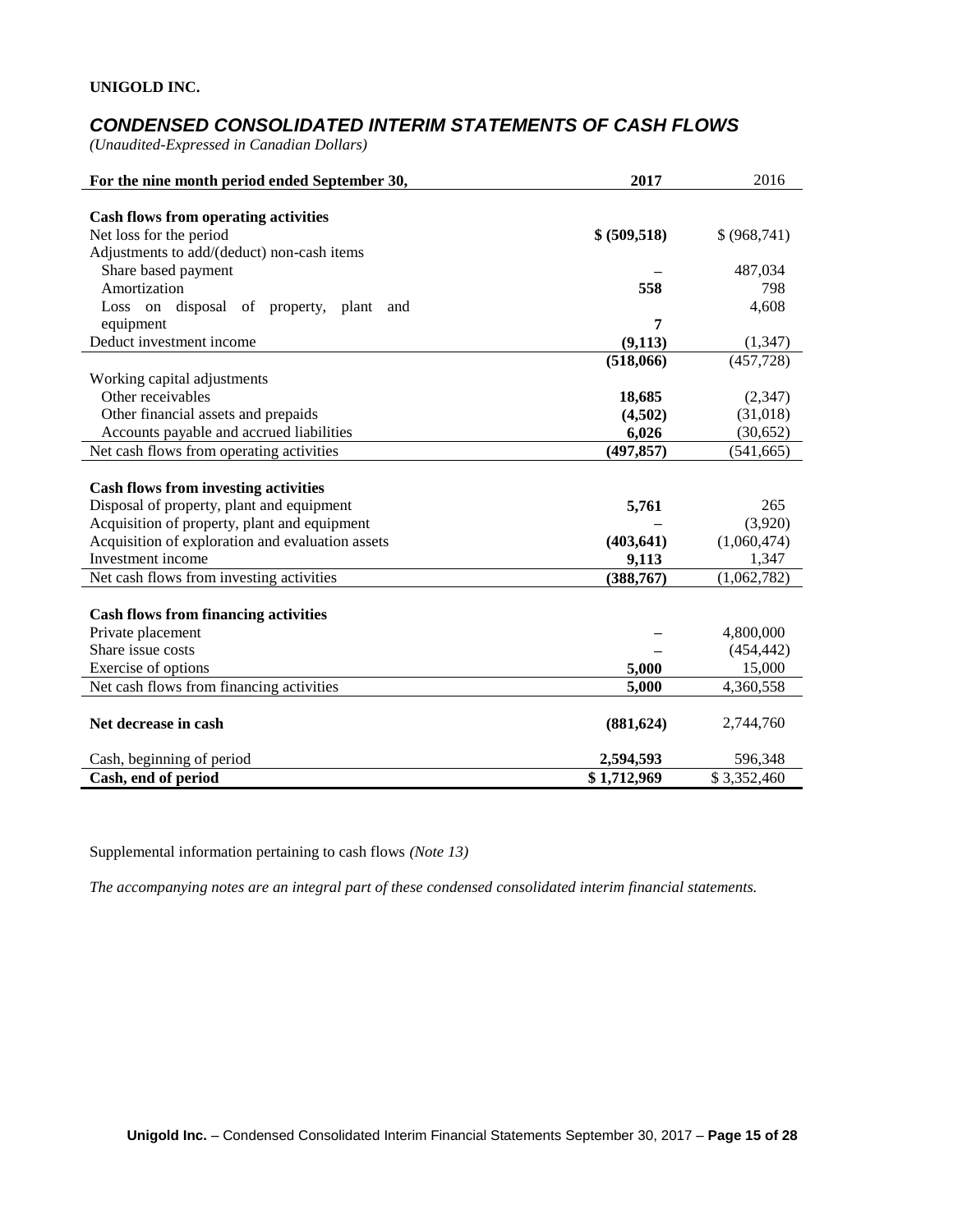### *NOTES TO THE CONDENSED CONSOLIDATED INTERIM FINANCIAL STATEMENTS*

*For the periods ended September 30, 2017 and 2016* Unaudited-Expressed in Canadian dollars unless otherwise stated.

### **1.** *Nature of Operations and Basis of Presentation*

#### *Nature of operations*

Unigold Inc. ("Unigold" or the "Company") was incorporated pursuant to the Business Corporations Act (Ontario) on May 9, 1990. The Company's executive office is located at 44 Victoria Street, Suite 1102, Toronto, Ontario M5C 1Y2.

Unigold is in the process of exploring its property in the Dominican Republic.

#### *Basis of presentation*

These condensed consolidated interim financial statements include the accounts of the Corporation, and its wholly owned subsidiary, Unigold Resources Inc., which is incorporated in Canada under the Canada Business Corporations Act, and its 97% owned subsidiary, Unigold Dominicana, S.R.L., which is incorporated in the Dominican Republic. All material intercompany balances and transactions have been eliminated.

### *2. Going Concern*

These condensed consolidated interim financial statements have been prepared on a going concern basis. The going concern basis of presentation assumes that the Company will continue in operation for the foreseeable future and be able to realize its assets and discharge its liabilities and commitments in the normal course of business. Because of continuing operating losses, the Company's continuance as a going concern is dependent upon its ability to obtain adequate financing or to reach profitable levels of operation. Management feels that there is a material uncertainty, which causes significant doubt about the Company's ability to continue as a going concern. To address its financing requirements, the Company will seek financing through measures that may include joint venture agreements, debt and equity financings, asset sales, and rights offerings to existing shareholders.

It is not possible to predict whether financing efforts will be successful or if Unigold will attain profitable levels of operation. These condensed consolidated interim financial statements do not include any adjustments to the carrying values of assets and liabilities and the reported expenses and statement of financial position classification that would be necessary should the Company be unable to continue as a going concern and therefore be required to realize its assets and liquidate its liabilities and commitments in other than the normal course of business and at amounts different from those in the accompanying consolidated financial statements. These adjustments could be material.

### *3. Measurement Uncertainty*

The business of mining and exploring for minerals involves a high degree of risk and there can be no assurance that current exploration programs will result in profitable mining operations. The recoverability of the carrying value of exploration properties and exploration and evaluation assets, and the Company's continued existence is dependent upon the preservation of its interest in the underlying properties, the discovery of economically recoverable reserves, the achievement of profitable operations, or the ability of the Company to raise alternative financing, if necessary, or alternatively upon the Company's ability to dispose of its interests on an advantageous basis. Changes in future conditions could require material write-downs of the carrying values. All of the Company's exploration properties are located outside of Canada and are subject to the risk of foreign investment, including increases in taxes and royalties, renegotiation of contracts, currency exchange fluctuations and political uncertainty.

Although the Company has taken steps to verify title to the properties on which it is conducting exploration and in which it has an interest, in accordance with industry standards for the current state of exploration of such properties, these procedures do not guarantee the Company's title. Property title may be subject to unregistered prior agreements and non-compliance with regulatory and environmental requirements.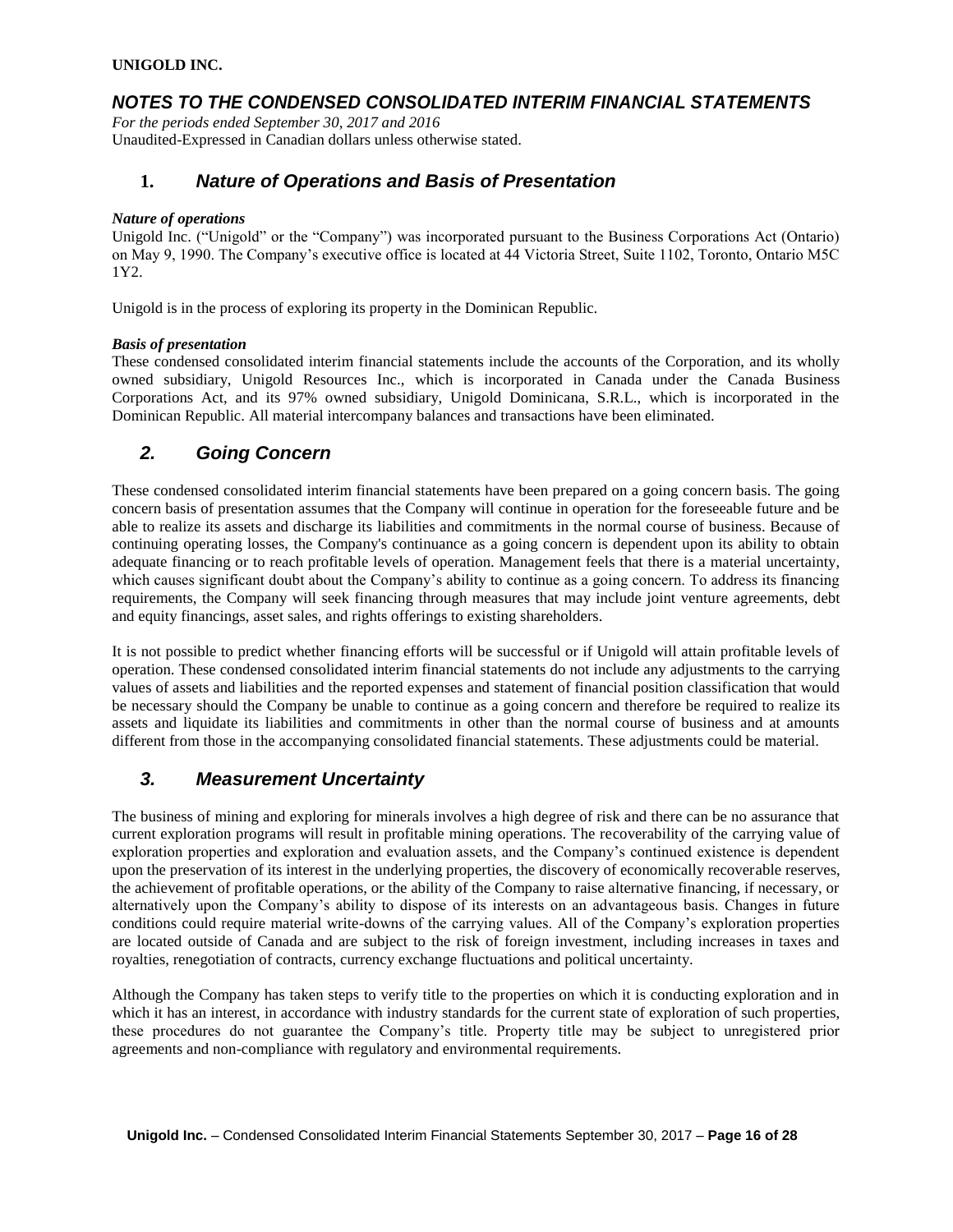### *NOTES TO THE CONDENSED CONSOLIDATED INTERIM FINANCIAL STATEMENTS*

*For the periods ended September 30, 2017 and 2016* Unaudited-Expressed in Canadian dollars unless otherwise stated.

### *4. Summary of Significant Accounting Policies*

#### **(a) Statement of compliance**

These condensed consolidated interim financial statements, including comparatives, have been prepared in accordance with International Accounting Standard ("IAS") 34 *Interim Financial Reporting* using the accounting policies consistent with International Financial Reporting Standards ("IFRS") as issued by the International Accounting Standards Board. These condensed consolidated interim financial statements have been prepared on the basis of and using accounting policies, methods of computation and presentation consistent with those applied in Unigold's 2016 Consolidated Annual Financial Statements. The accounting policies applied in these condensed consolidated interim financial statements are based on IFRS issued and outstanding as of November 15, 2017, the date the Audit Committee approved these statements. Any subsequent changes to IFRS that are given effect in the Company's annual consolidated financial statements for the year ending December 31, 2016 could result in restatement of these condensed consolidated interim financial statements, including the transition adjustments recognized on change-over to IFRS.

The preparation of financial statements in accordance with IAS 34 requires the use of certain critical accounting estimates. It also requires management to exercise judgement in applying the Company's accounting policies. See *Note 5*.

#### **(b) Basis of preparation**

The condensed consolidated interim financial statements are presented in Canadian dollars. The financial statements are prepared on the historical cost basis. In addition, these financial statements are prepared using the accrual basis of accounting except for cash flow information.

### **(c) Accounting standards and interpretations issued but not yet adopted**

Certain pronouncements were issued by the IASB or the IFRIC that are mandatory for accounting periods on or after January 1, 2017 or later periods. Many are not applicable or do not have a significant impact to the Company and have been excluded. The following have not yet been adopted and are being evaluated to determine their impact on the Company.

IFRS 9 – Financial Instruments ("IFRS 9") was issued by the IASB in November 2009 with additions in October 2010 and May 2013 and will replace IAS 39 Financial Instruments: Recognition and Measurement ("IAS 39"). IFRS 9 uses a single approach to determine whether a financial asset is measured at amortized cost or fair value, replacing the multiple rules in IAS 39. The approach in IFRS 9 is based on how an entity manages its financial instruments in the context of its business model and the contractual cash flow characteristics of the financial assets. Most of the requirements in IAS 39 for classification and measurement of financial liabilities were carried forward unchanged to IFRS 9, except that an entity choosing to measure a financial liability at fair value will present the portion of any change in its fair value due to changes in the entity's own credit risk in other comprehensive income, rather than within profit or loss. The new standard also requires a single impairment method to be used, replacing the multiple impairment methods in IAS 39. IFRS 9 is effective for annual periods beginning on or after January 1, 2018. Earlier adoption is permitted.

IFRS 16 – Leases ("IFRS 16") was issued in January 2016 and replaces IAS 17 – Leases as well as some lease related interpretations. With certain exceptions for leases under twelve months in length or for assets of low value, IFRS 16 states that upon lease commencement a lessee recognises a right-of-use asset and a lease liability. The right-of-use asset is initially measured at the amount of the liability plus any initial direct costs. After lease commencement, the lessee shall measure the right-of-use asset at cost less accumulated depreciation and accumulated impairment. A lessee shall either apply IFRS 16 with full retrospective effect or alternatively not restate comparative information but recognise the cumulative effect of initially applying IFRS 16 as an adjustment

**Unigold Inc.** – Condensed Consolidated Interim Financial Statements September 30, 2017 – **Page 17 of 28**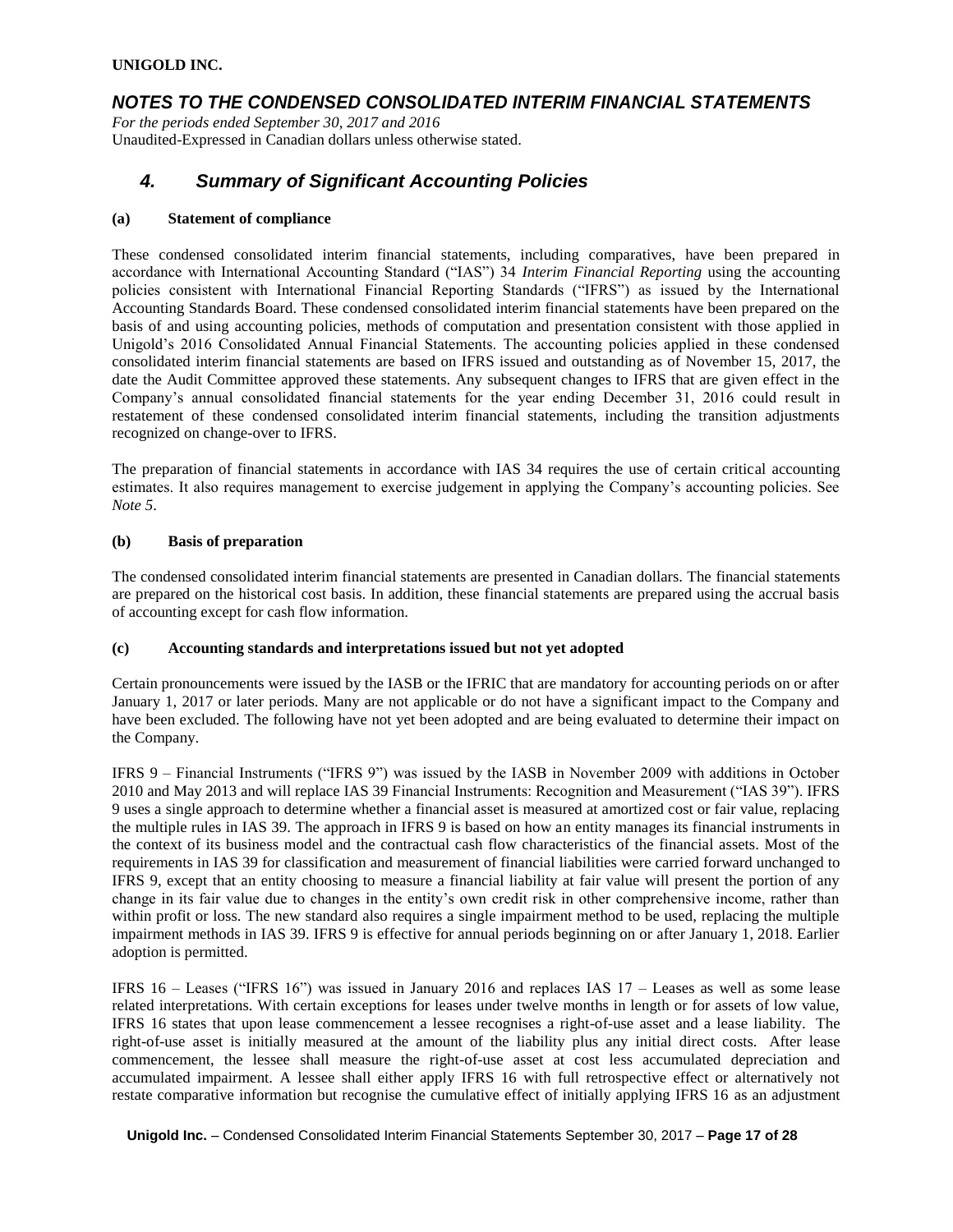### *NOTES TO THE CONDENSED CONSOLIDATED INTERIM FINANCIAL STATEMENTS*

*For the periods ended September 30, 2017 and 2016* Unaudited-Expressed in Canadian dollars unless otherwise stated.

to opening equity at the date of initial application. IFRS 16 requires that lessors classify each lease as an operating lease or a finance lease. A lease is classified as a finance lease if it transfers substantially all the risks and rewards incidental to ownership of an underlying asset. Otherwise, it is an operating lease. IFRS 16 is effective for annual periods beginning on or after January 1, 2019. Earlier adoption is permitted if IFRS 15 has also been applied.

These standards are being evaluated to determine their impact on the consolidated financial statements of the Company.

### **(d) Accounting policies**

The accounting policies applied by the Company in these condensed consolidated interim financial statements are the same as those applied to the Company's annual consolidated financial statements for the year ended December 31, 2016 and the corresponding interim reporting period. *Note 4* to those annual statements describes the significant accounting policies used by the Company. These interim financial statements do not include all the notes of the type normally included in an annual financial report and therefore should be read in conjunction with the Company's annual financial statements for the year ended December 31, 2016, as they provide an update of previously reported information.

# *5. Significant Accounting Judgments and Estimates*

The preparation of these condensed consolidated interim financial statements requires management to make estimates and assumptions that affect the reported amounts of assets and liabilities at the date of the financial statements and reported amounts of expenses during the reporting period. Actual outcomes could differ from these estimates. The condensed consolidated interim financial statements include estimates which, by their nature, are uncertain. The impacts of such estimates are pervasive throughout the consolidated financial statements, and may require accounting adjustments based on future occurrences. Revisions to accounting estimates are recognized in the period in which the estimate is revised and the revision affects both current and future periods.

Significant assumptions about the future and other sources of estimation uncertainty that management has made at the statement of financial position date, that could result in a material adjustment to the carrying amounts of assets and liabilities, in the event that actual results differ from assumptions made, relate to, but are not limited to, the following:

- i. the recoverability of exploration properties and exploration and evaluation assets which are included in the condensed consolidated interim statement of financial position;
- ii. the inputs used in accounting for valuation of warrants and options which are included in the condensed consolidated interim statement of financial position;
- iii. the inputs used in accounting for share-based compensation expense in the condensed consolidated interim statement of comprehensive loss;
- iv. the nil provision for asset retirement obligations which is included in the condensed consolidated interim statement of financial position;
- v. the estimated useful life of property, plant and equipment; and
- vi. the existence and estimated amount of contingencies (*Note 16*).

# *6. Property, Plant and Equipment*

Vehicles, field equipment, and camp and buildings relate to the Company's exploration activities. During the period ended September 30, 2017, \$84,126 (2016 – \$107,797) of amortization was capitalized to exploration and evaluation assets.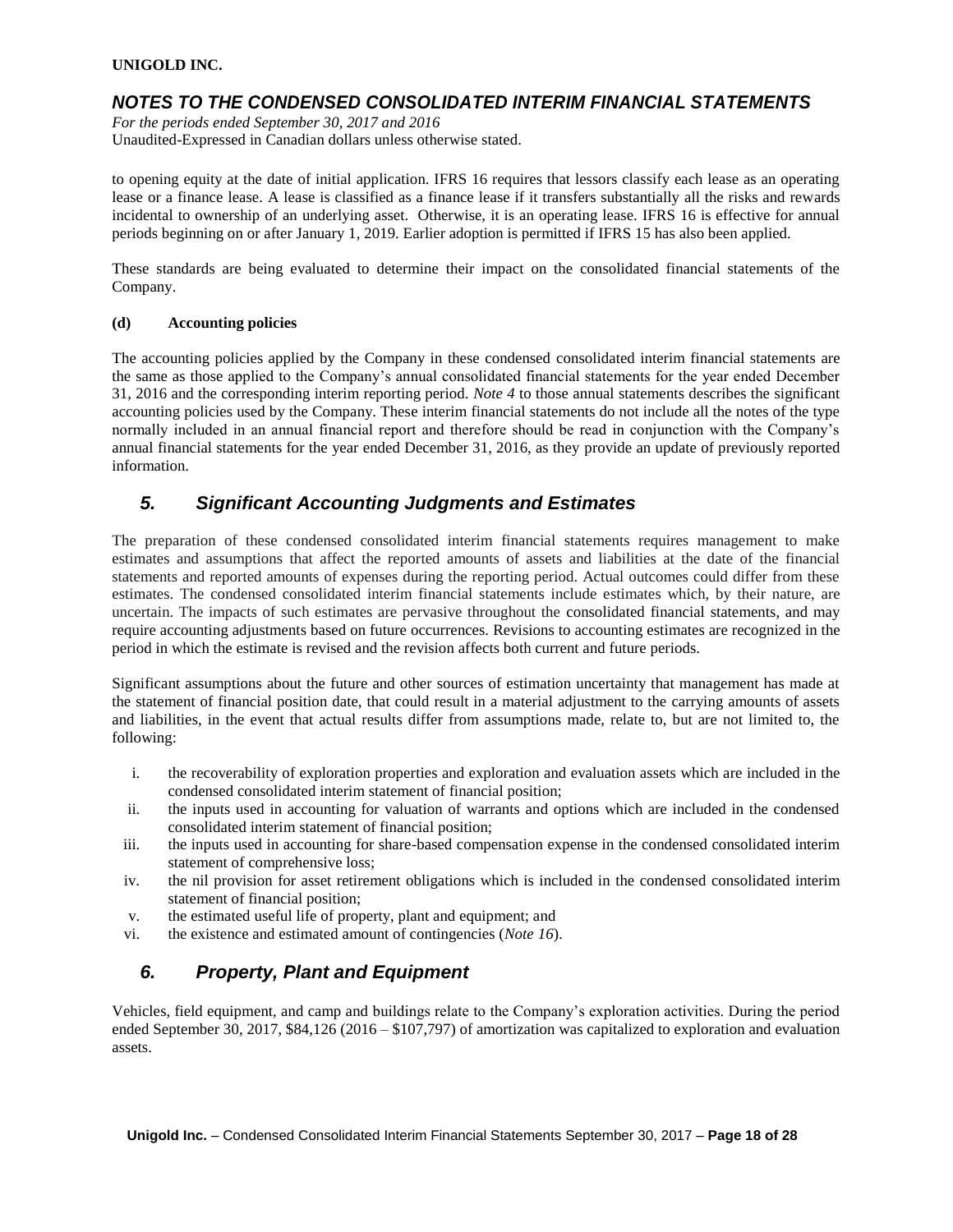### *NOTES TO THE CONDENSED CONSOLIDATED INTERIM FINANCIAL STATEMENTS*

*For the periods ended September 30, 2017 and 2016* Unaudited-Expressed in Canadian dollars unless otherwise stated.

| Cost                       | Land              | <b>Office</b><br>furniture<br>and<br>equipment | Computer<br>equipment | <b>Vehicles</b> | Field<br>equipment | Camp<br>and<br>buildings | <b>Total</b> |
|----------------------------|-------------------|------------------------------------------------|-----------------------|-----------------|--------------------|--------------------------|--------------|
|                            |                   |                                                |                       |                 |                    |                          |              |
| Balance December 31, 2015  | \$13,771          | \$14,873                                       | \$130.482             | \$77,316        | \$1,396,041        | \$324,725                | \$1,957,208  |
| <b>Additions</b>           |                   |                                                |                       |                 |                    | 3,920                    | 3,920        |
| Disposals/transfer         | $\qquad \qquad -$ | (14, 873)                                      |                       |                 |                    |                          | (14, 873)    |
| Balance December 31, 2016  | \$13,771          | \$<br>$\hspace{0.1mm}-\hspace{0.1mm}$          | \$130,482             | \$77,316        | \$1,396,041        | \$328,645                | \$1,946,255  |
| Disposals                  |                   |                                                |                       | (25, 559)       |                    |                          | (25, 559)    |
| Balance September 30, 2017 | \$13,771          | \$                                             | \$130.482             | \$51,757        | \$1,396,041        | \$328,645                | \$1,920,696  |

| <b>Amortization and</b><br>impairment | Land |                          | Office<br>furniture<br>and<br>equipment | Computer<br>equipment | <b>Vehicles</b> | Field<br>equipment | Camp<br>and<br>buildings | <b>Total</b> |
|---------------------------------------|------|--------------------------|-----------------------------------------|-----------------------|-----------------|--------------------|--------------------------|--------------|
|                                       |      |                          |                                         |                       |                 |                    |                          |              |
| Balance December 31, 2015             | \$   | $\overline{\phantom{m}}$ | \$10,000                                | \$88,700              | \$53,593        | \$916.349          | \$178,779                | \$1,247,421  |
| Amortization                          |      |                          |                                         | 12,536                | 7,116           | 95,950             | 29,188                   | 144,790      |
| Disposals/transfer                    |      |                          | (10,000)                                |                       |                 |                    |                          | (10,000)     |
| Balance December 31, 2016             | S    | $\qquad \qquad -$        | S<br>-                                  | \$101.236             | \$60,709        | \$1,012,299        | \$207,967                | \$1,382,211  |
| Amortization                          |      |                          |                                         | 6,579                 | 2.439           | 57.564             | 18,102                   | 84,684       |
| <b>Disposals</b>                      |      |                          |                                         |                       | (19,791)        |                    |                          | (19,791)     |
| Balance September 30, 2017            | S    | $\overline{\phantom{0}}$ |                                         | \$107.815             | \$43,357        | \$1,069,863        | \$226,069                | \$1,447,104  |

|                        | Land     | Office<br>furniture<br>and<br>equipment | Computer<br>equipment | Vehicles | Field<br>equipment | Camp<br>and<br>buildings | <b>Total</b> |
|------------------------|----------|-----------------------------------------|-----------------------|----------|--------------------|--------------------------|--------------|
| At December $31, 2016$ | \$13,771 | $\overline{\phantom{a}}$                | \$29,246              | \$16,607 | \$383,742          | \$120,678                | \$564,044    |
| At September 30, 2017  | 13,771   | $\overline{\phantom{0}}$                | 22,666                | 8.400    | 326,179            | 102,576                  | 473.592      |

# *7. Exploration Properties and Exploration and Evaluation Assets*

| Exploration properties and deferred exploration and evaluation costs consist of the following: |              |             |                |           |                 |
|------------------------------------------------------------------------------------------------|--------------|-------------|----------------|-----------|-----------------|
|                                                                                                | Balance      |             | <b>Balance</b> |           | <b>Balance</b>  |
|                                                                                                | December     | 2016        | December       | 2017      | <b>June 30,</b> |
|                                                                                                | 31, 2015     | Additions   | 31, 2016       | Additions | 2017            |
| <b>Exploration property interests</b>                                                          |              |             |                |           |                 |
| Neita,                                                                                         | \$283,747    | \$          | \$283.747      | \$.       | \$283,747       |
|                                                                                                |              |             |                |           |                 |
| <b>Exploration and evaluation assets</b>                                                       |              |             |                |           |                 |
| Neita,                                                                                         | \$37,135,894 | \$1,865,105 | \$39,000,999   | \$487,767 | \$39,488,766    |

### **Neita**

The Company owns 100% of the exploration rights for gold, silver, copper, zinc and all associated minerals on the Neita Property in the northwestern Dominican Republic, as well as a sole and exclusive option for the commercial mining of the mineral deposits. In March 2012, Unigold's concession was renewed until March 2015 with option for two one-year renewals. In March 2015, the first one-year renewal was granted. In February 2016, the second oneyear renewal was granted. As at November 15, 2017, the concession is expired but, pertaining to the prerogatives set forth by Article 16 of the Mining Law Application Rules, management understands that the exclusive right of the concession area is protected by the application of a new exploration concession, which was duly filed by the Company on November 26th, 2016. On July 27, 2017 the Dirección General de Minería completed and finalized the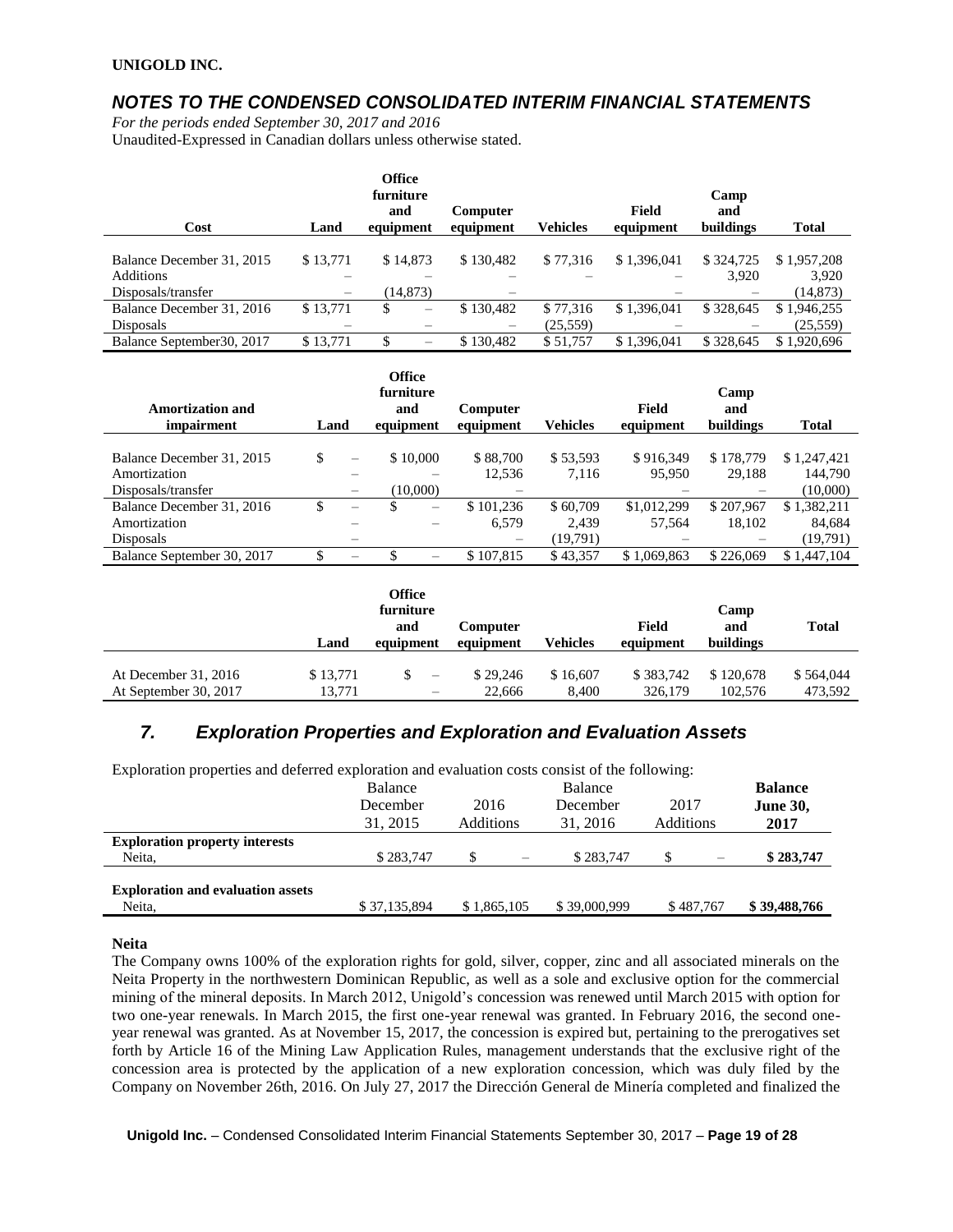### *NOTES TO THE CONDENSED CONSOLIDATED INTERIM FINANCIAL STATEMENTS*

*For the periods ended September 30, 2017 and 2016*

Unaudited-Expressed in Canadian dollars unless otherwise stated.

review of the exploration concession application. As stipulated in Article 145 of the Mining Law, an extract of the application was published in a national Dominican newspaper ("El Caribe") twice, on July  $28<sup>th</sup>$  and August  $7<sup>th</sup>$  and was open for public review. As of the date of this report the Company has not yet been notified of the granting of the concession. During the period ended September 30, 2017,  $\$84,126$  (2016 – \$107,797) of amortization was capitalized to exploration and evaluation assets and  $\sin(2016 - \frac{154,062}{10})$  of non-cash share-based expense was capitalized to exploration and evaluation assets.

# *8. Equity Attributable to Equity Holders of the Company*

### **(a) Common shares**

*Authorized, issued and outstanding shares*

Common shares, no par value, authorized unlimited number of shares, issued and outstanding were 45,671,309 shares as at September 30, 2017 (December 31, 2016 – 45,621,309).

|                                       | <b>Number of shares</b> | \$          |
|---------------------------------------|-------------------------|-------------|
| Balance December 31, 2015             | 29,471,309              | 55,075,544  |
| Balance March 31, 2016                | 29,471,309              | 55,075,544  |
| Private placements                    | 16,000,000              | (454, 442)  |
| Cash share issue costs                |                         | (1,990,736) |
| Value assigned to warrants issued     |                         | (160, 123)  |
| Value assigned to broker units        |                         | 15,000      |
| Option exercise                       | 150,000                 | 14,697      |
| Option exercise-transfer of valuation |                         | 4,800,000   |
| Balance June 30, 2016                 | 45,621,309              | 57,299,940  |
| Balance September 30, 2016            | 45,621,309              | 57,299,940  |
| Balance December 31, 2016             | 45,621,309              | 57,299,940  |
| Balance March 31, 2017                | 45,621,309              | 57,299,940  |
| Balance June 30, 2017                 | 45,621,309              | 57,299,940  |
| Option exercise                       | 50,000                  | 9,899       |
| <b>Balance September 30, 2017</b>     | 45,671,309              | 57,309,839  |

#### **(b) Reserve for warrants**

A summary of share purchase warrants outstanding and changes during the periods indicated is presented below:

| ╯                                 | Number of<br><b>Warrants</b> | Weighted average<br>exercise price \$ | Weighted average<br>grant date fair value \$ |
|-----------------------------------|------------------------------|---------------------------------------|----------------------------------------------|
| Balance, December 31, 2015        | 1,500,000                    | 5.00                                  | 1,099,080                                    |
| Balance March 31, 2016            | 1,500,000                    | 5.00                                  | 1,099,080                                    |
| Private placement                 | 16,000,000                   | 0.45                                  | 1,990,736                                    |
| <b>Broker Units</b>               | 1,120,000                    | 0.30                                  | 160,123                                      |
| Balance, June 30, 2016            | 18,620,000                   | 0.81                                  | 3,249,939                                    |
| Balance September 30, 2016        | 18,620,000                   | 0.81                                  | 3,249,939                                    |
| Balance December 30, 2016         | 18,620,000                   | 0.81                                  | 3,249,939                                    |
| Balance March 31, 2017            | 18,620,000                   | 0.81                                  | 3,249,939                                    |
| Expired                           | (1,500,000)                  | 0.73                                  | (1,099,080)                                  |
| Balance June 30, 2017             | 17,120,000                   | 0.44                                  | 2,150,859                                    |
| <b>Balance September 30, 2017</b> | 17,120,000                   | 0.44                                  | 2,150,859                                    |

As a result of the private placement financing in May 2016, the Company issued 16,000,000 warrants. Each Warrant entitles the holder thereof to purchase one common share of the Company at an exercise price of \$0.45 at any time prior to May 25, 2018. The Company has the right to accelerate the expiry date of the Warrants on notice to the holders of Warrants if the closing price of the Company's common shares on a stock exchange in Canada is higher than \$0.90 per common share for more than 20 consecutive trading days at any time after September 26, 2016, in which case the Warrants will expire 30 days after the date on which such notice is given.

**Unigold Inc.** – Condensed Consolidated Interim Financial Statements September 30, 2017 – **Page 20 of 28**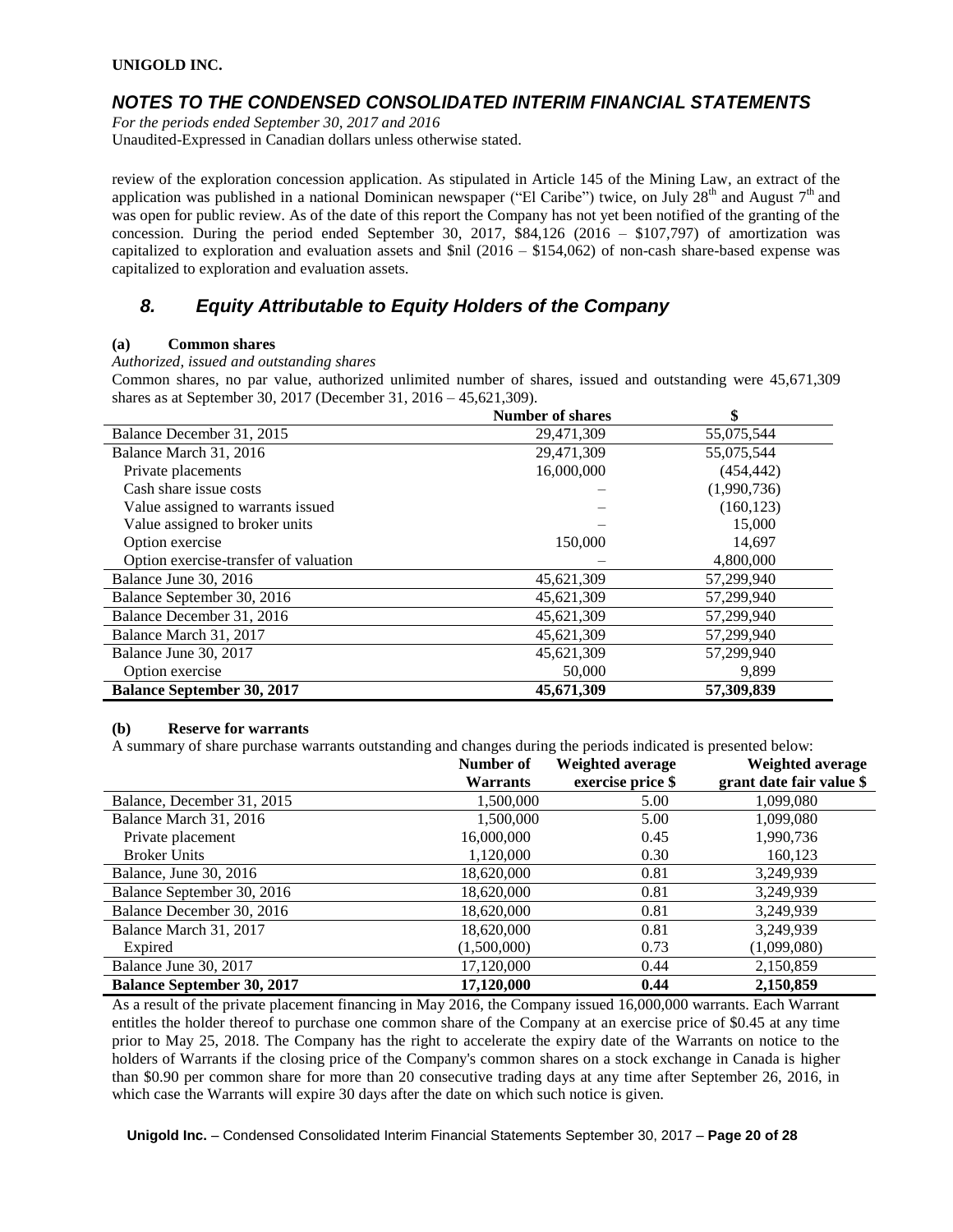### *NOTES TO THE CONDENSED CONSOLIDATED INTERIM FINANCIAL STATEMENTS*

*For the periods ended September 30, 2017 and 2016* Unaudited-Expressed in Canadian dollars unless otherwise stated.

The fair value of the warrants issued in this private placement was estimated at the date of grant using the Black-Scholes option-pricing model with the following assumptions:

| Expected life            | 2 years |
|--------------------------|---------|
| Expected volatility      | 245 %   |
| Risk-free rate           | 0.63%   |
| Expected annual dividend | Nil     |
| Grant date fair value    | \$0.124 |

In connection with the closing of the Private Placement, the Company issued an aggregate of 1,120,000 broker units (the "Broker Units"). Each Broker Unit entitles the holder thereof to purchase one unit of the Company until May 25, 2018 at an exercise price of \$0.30 per unit. Each unit consists of one common share of the Company and one common share purchase warrant of the Company having the same terms as the Warrants. The fair value of the broker warrants issued in this private placement was estimated at the date of grant using the Black-Scholes optionpricing model with the following assumptions:

| Expected life            | 2 years |
|--------------------------|---------|
| Expected volatility      | 245 %   |
| Risk-free rate           | 0.63%   |
| Expected annual dividend | Nil     |
| Grant date fair value    | \$0.143 |

At September 30, 2017 and December 31, 2016 the Company had warrants issued as follows (all warrants are exercisable):

| 2017            |                         |                           |             | 2016               |                    |  |  |
|-----------------|-------------------------|---------------------------|-------------|--------------------|--------------------|--|--|
|                 | <b>Weighted Average</b> |                           |             | Weighted Average   |                    |  |  |
|                 | Number of               | <b>Remaining</b>          | Number of   | Remaining          |                    |  |  |
| <b>Exercise</b> | <b>Warrants</b>         | <b>Contractual Life -</b> | Warrants    | Contractual Life - |                    |  |  |
| Price           | Outstanding             | Years                     | Outstanding | Years              | <b>Expiry Date</b> |  |  |
| \$5.00          |                         |                           | 1,500,000   | 0.4                | June 10,2017       |  |  |
| \$0.45          | 16,000,000              | 0.6                       | 16,000,000  | 1.4                | May 25, 2018       |  |  |
| \$0.30          | 1,120,000               | 0.6                       | 1,120,000   | 1.4                | May 25, 2018       |  |  |
| \$0.44          | 17,120,000              | 0.6                       | 18,620,000  | 1.3                |                    |  |  |

#### **(c) Reserve for share-based payment**

A summary of share-based payment reserve activity during the periods indicated is presented below:

|                                            | \$         |
|--------------------------------------------|------------|
| Balance December 31, 2015                  | 1,304,771  |
| Balance March 31, 2016                     | 1,304,771  |
| Granted – employee stock options           | 591,399    |
| Exercised                                  | (14,697)   |
| Balance June 30, 2016                      | 1,871,473  |
| Expired/forfeited – transferred to deficit | (105, 572) |
| Granted – employee stock options           | 49,697     |
| Balance September 30, 2016                 | 1,825,598  |
| Expired/forfeited-transferred to deficit   | (154, 284) |
| Balance December 31, 2016                  | 1,671,314  |
| Balance March 31, 2017                     | 1,671,314  |
| Expired/forfeited-transferred to deficit   | (598,020)  |
| Balance June 30, 2017                      | 1,073,294  |
| Exercised                                  | (4,899)    |
| Expired/forfeited – transferred to deficit | (15, 334)  |
| <b>Balance September 30, 2017</b>          | 1,053,061  |

**Unigold Inc.** – Condensed Consolidated Interim Financial Statements September 30, 2017 – **Page 21 of 28**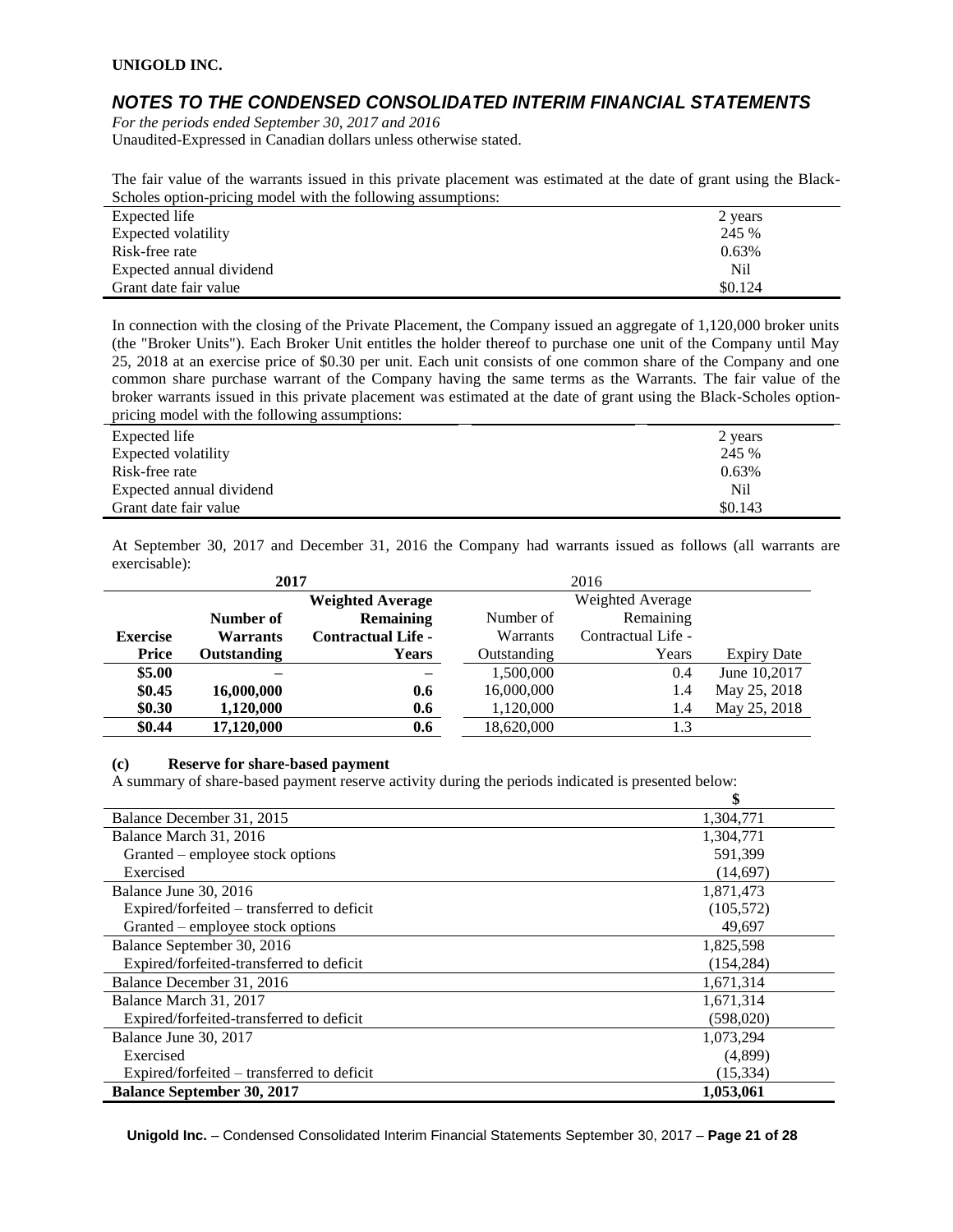### *NOTES TO THE CONDENSED CONSOLIDATED INTERIM FINANCIAL STATEMENTS*

*For the periods ended September 30, 2017 and 2016* Unaudited-Expressed in Canadian dollars unless otherwise stated.

### *9. Share - Based Payment – Employee Stock Option Plan*

The Company has a stock option plan (the "Plan"), the purpose of which is to attract, retain and motivate management, staff and consultants by providing them with the opportunity, through share options, to acquire a proprietary interest in the Company and benefit from its growth. The maximum number of options to be issued under the Plan shall not exceed 10% of the total number of common shares issued and outstanding. The options are non-transferable and may be granted for a term not exceeding five years. The exercise price of the options shall be determined by the board of directors on the basis of the market price of the common shares, subject to all applicable regulatory requirements. A summary of the Plan activity during the periods indicated is presented below:

|                                   | <b>Number</b> | Weighted average exercise price \$ |
|-----------------------------------|---------------|------------------------------------|
| Balance December 31, 2015         | 2,507,500     | 0.76                               |
| Balance March 31, 2016            | 2,507,500     | 0.76                               |
| Granted                           | 1,700,000     | 0.35                               |
| Exercised                         | (150,000)     | 0.10                               |
| Balance June 30, 2016             | 4,057,500     | 0.61                               |
| Expired/forfeited                 | (87,500)      | 1.82                               |
| Granted                           | 100,000       | 0.50                               |
| Balance September 30, 2016        | 4,070,000     | 0.58                               |
| Expired/forfeited                 | (340,000)     | 1.10                               |
| Balance December 31, 2016         | 3,830,000     | 0.55                               |
| Balance March 31, 2017            | 3,830,000     | 0.55                               |
| Expired/forfeited                 | (240,000)     | 3.30                               |
| Balance June 30, 2017             | 3,590,000     | 0.36                               |
| Exercised                         | (50,000)      | 0.10                               |
| Expired/forfeited                 | (50,000)      | 0.35                               |
| <b>Balance September 30, 2017</b> | 3.490.000     | 0.37                               |

As at September 30, 2017, the Company had stock options issued to directors, officers, employees and consultants of the Company as follows:

| <b>Exercise</b> | Number of<br><b>Options</b> | <b>Weighted Average</b><br><b>Remaining Contractual</b> | Number of<br><b>Options</b> |                    |
|-----------------|-----------------------------|---------------------------------------------------------|-----------------------------|--------------------|
| Price           | Outstanding                 | Life – Years                                            | <b>Exercisable</b>          | <b>Expiry Date</b> |
| \$2.80          | 75,000                      | 0.5                                                     | 75,000                      | March 27, 2018     |
| \$1.00          | 315,000                     | 0.8                                                     | 315,000                     | July 3, 2018       |
| \$0.10          | 1,350,000                   | 3.0                                                     | 1,350,000                   | Sep. 30, 2020      |
| \$0.35          | 1,650,000                   | 3.7                                                     | 1,650,000                   | June 22, 2021      |
| \$0.50          | 100,000                     | 3.8                                                     | 100,000                     | July 21, 2021      |
| \$0.37          | 3,490,000                   | 3.1                                                     | 3,490,000                   |                    |

As at September 30, 2017, there are 1,077,131 options available for grant (December 31, 2016 – 492,131. During the quarter ended September 30, 2017 share-based payment expense of \$nil was recorded (2016 – \$nil). In addition, \$nil (2016 – \$49,697) was capitalized to exploration and evaluation assets. The weighted average exercise price of stock options exercisable as at September 30, 2017 is  $$0.37$  (December 31, 2016 –  $$0.55$ ).

# *10. Net Loss per Share*

For the three months ended September 30, 2017 and 2016, the outstanding stock options and warrants were not included in the computation of the diluted net loss per share because the effect was anti-dilutive.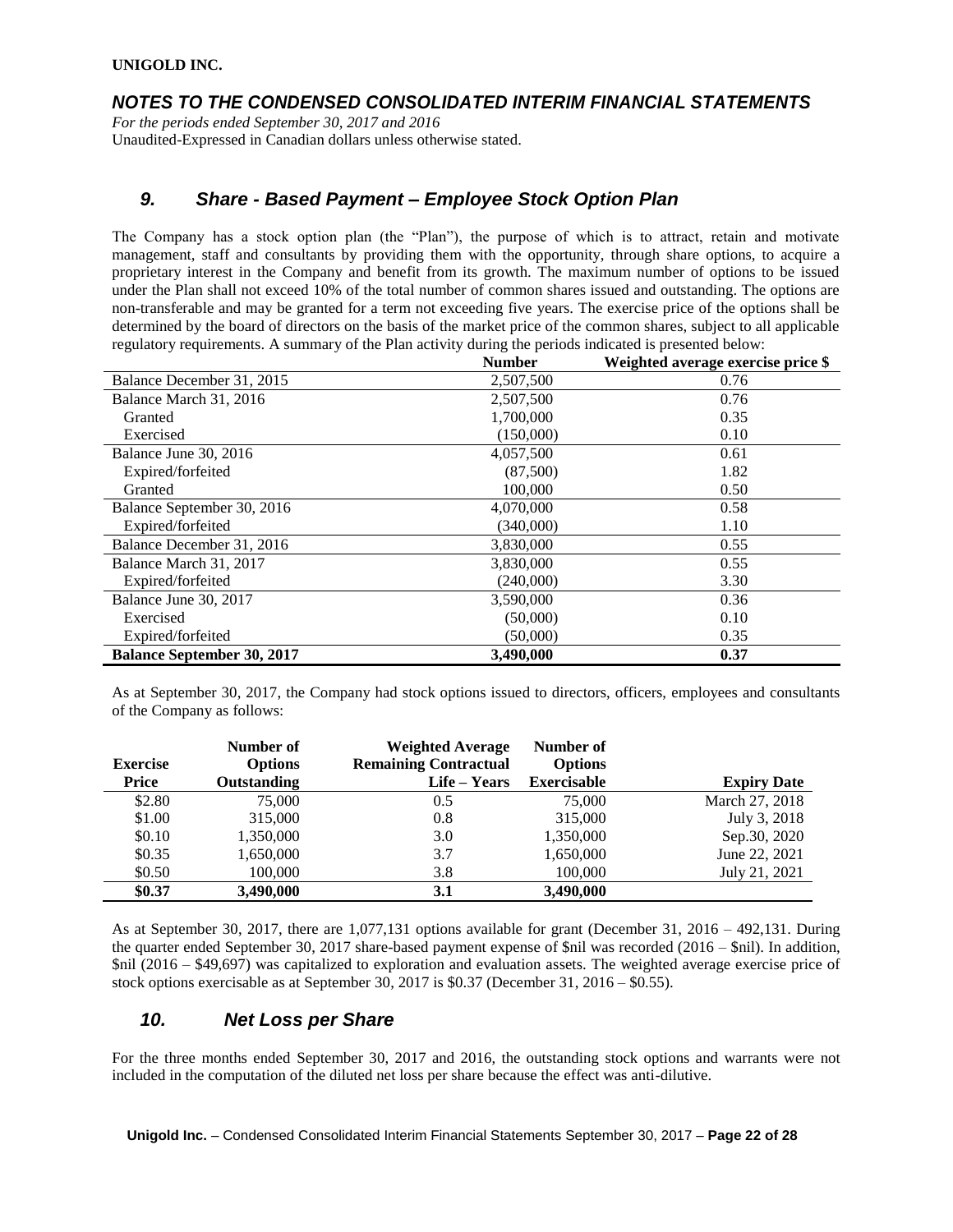### *NOTES TO THE CONDENSED CONSOLIDATED INTERIM FINANCIAL STATEMENTS*

*For the periods ended September 30, 2017 and 2016* Unaudited-Expressed in Canadian dollars unless otherwise stated.

|                                        | Three months ended September 30, |             | Nine months ended September 30, |               |
|----------------------------------------|----------------------------------|-------------|---------------------------------|---------------|
|                                        | 2017                             | 2016        | 2017                            | 2016          |
| Loss attributable to shareholders      | \$ (146, 755)                    | \$(140,204) | \$ (509, 518)                   | \$ (968, 741) |
| Weighted average number of shares      | 45,641,961                       | 45,621,309  | 45,628,269                      | 36,997,221    |
| Basic loss per share                   | \$ (0.00)                        | \$ (0.00)   | \$ (0.01)                       | \$ (0.03)     |
| Incremental shares on assumed exercise |                                  |             |                                 |               |
| of options and warrants                |                                  |             |                                 |               |
| Weighted average number of shares      | 45,641,961                       | 45,621,309  | 45,628,269                      | 36,997,221    |
| Diluted loss per share                 | \$ (0.00)                        | \$ (0.00)   | \$ (0.01)                       | \$ (0.03)     |

### *11. Compensation*

The compensation expense of the Company was as follows:

|                             | Three months ended September 30 |          |           | Nine months ended September 30, |  |  |
|-----------------------------|---------------------------------|----------|-----------|---------------------------------|--|--|
|                             | 2017                            | 2016     | 2017      | 2016                            |  |  |
| Salaries and non-wage costs | \$45,995                        | \$39.941 | \$164,774 | \$167,472                       |  |  |
| Directors' fees             | 30,000                          | 30,000   | 90,000    | 90,000                          |  |  |
| Share-based compensation    | $\overline{\phantom{0}}$        |          |           | 487,034                         |  |  |
|                             | \$75,995                        | \$69.941 | \$254,774 | \$744,506                       |  |  |

# *12. Related Party Transactions*

The Company's related parties as defined by IAS 24, *Related Party Disclosures*, include the Company's subsidiaries (*Note 1*), the Board of Directors, close family members and enterprises that are controlled by these individuals and key management as well as certain persons performing similar functions. The remuneration of directors and key management of the Company was as follows.

|                          | Three months ended September 30 |           | Nine months ended September 30, |           |
|--------------------------|---------------------------------|-----------|---------------------------------|-----------|
|                          | 2017                            | 2016      | 2017                            | 2016      |
| Aggregate compensation   | \$58.875                        | \$192,850 | \$285.170                       | \$417.250 |
| Share-based compensation |                                 |           |                                 | 574,000   |
|                          | \$58,875                        | \$192,850 | \$285,170                       | \$991.250 |

Included in the accounts for the periods ended September 30, 2017 and 2016 are payments made to officers, directors and corporations under the control or significant influence of officers and directors of the Company as follows:

|                                        | Three months ended September 30 |           | Nine months ended September 30, |           |
|----------------------------------------|---------------------------------|-----------|---------------------------------|-----------|
|                                        | 2017                            | 2016      | 2017                            | 2016      |
| Management services fees paid to       |                                 |           |                                 |           |
| corporations controlled by or under    |                                 |           |                                 |           |
| significant influence of an officer of |                                 |           |                                 |           |
| the Company                            | \$15,025                        | \$39,475  | \$40,170                        | \$173,075 |
| Professional fees paid to officers     | 44,250                          | 123,375   | 155,000                         | 154,175   |
|                                        | \$59,275                        | \$162,850 | \$195,170                       | \$327,250 |

These transactions were in the normal course of operations and were measured at the exchange amount, which is the amount of consideration established and agreed to by the related parties.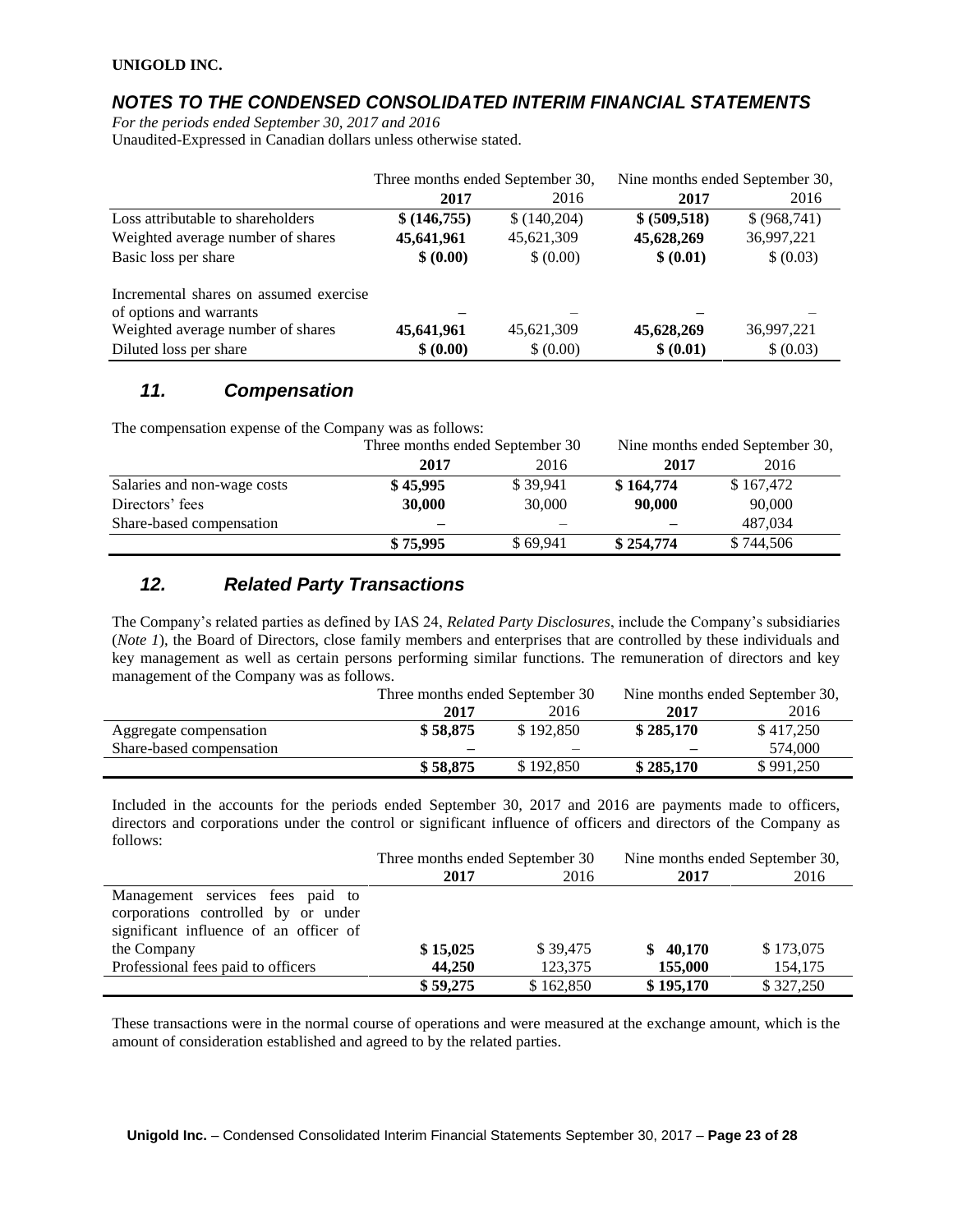### *NOTES TO THE CONDENSED CONSOLIDATED INTERIM FINANCIAL STATEMENTS*

*For the periods ended September 30, 2017 and 2016* Unaudited-Expressed in Canadian dollars unless otherwise stated.

### *13. Supplemental Information Pertaining to Cash Flows*

|                                                            | Nine months ended September 30, |           |  |
|------------------------------------------------------------|---------------------------------|-----------|--|
|                                                            | 2017                            | 2016      |  |
| Income taxes paid                                          |                                 |           |  |
| Change in accrued exploration and evaluation assets        | (12,570)                        | (20, 273) |  |
| Amortization included in exploration and evaluation assets |                                 |           |  |
| (Note 6, 7)                                                | 84,126                          | 71,870    |  |
| Share-based payments charged to exploration and evaluation |                                 |           |  |
| assets ( <i>Note</i> $7$ )                                 |                                 | 104.365   |  |

### *14. Financial Risk Management*

The Company's risk exposures and the impact on the Company's financial instruments are summarized below. There have been no changes in the risks, objectives, policies and procedures from the previous period.

#### **(a) Credit risk**

Credit risk is the risk of loss associated with a counterparty's inability to fulfill its payment obligations. The Company's credit risk is primarily attributable to cash and other receivables. Cash is held with a reputable Canadian financial institution, from which management believes the risk of loss to be minimal. Financial instruments included in other receivables consist of sales tax due from the Federal Government of Canada. Other receivables are in good standing as of September 30, 2017. Management believes that the credit risk concentration with respect to financial instruments included in other receivables is minimal.

#### **(b) Liquidity risk**

The Company has in place a planning and budgeting process to help determine the funds required to support the Company's normal operating requirements on an ongoing basis and its capital, administrative, and exploration and evaluation expenditures. The Company ensures that there are sufficient funds to meet its short-term requirements, taking into account its anticipated cash flows from operations and its holdings of cash and cash equivalents. As at September 30, 2017, the Company has working capital of \$1,666,722 (December 31, 2016 – \$2,568,555). As of September 30, 2017, the Company has a cash balance of  $$1,712,969$  (December 31, 2016 –  $$2,594,593$  to settle current accounts payable and accrued liabilities of \$83,939 (December 31, 2016 – \$77,913). The Company's other current assets consist of other receivables of \$13,782 (December 31, 2016 – \$32,468) and other financial assets and prepaids of \$23,910 (December 31, 2016 – \$19,407). See also *Note 2* – Going Concern.

#### **(c) Market risk**

At the present time, the Company does not hold any interest in a mining property that is in production. The Company's viability and potential success depends on its ability to develop, exploit, and generate revenue from the development of mineral deposits. Revenue, cash flow, and profits from any future mining operations in which the Company is involved will be influenced by precious and/or base metal prices and by the relationship of such prices to production costs. Such prices can fluctuate widely and are affected by numerous factors beyond the Company's control.

#### **(d) Foreign exchange risk**

The Company's financings are in Canadian dollars. Certain of the Company's transactions with its subsidiary, Unigold Dominicana, S.R.L. are incurred in foreign currencies and are therefore subject to gains or losses due to fluctuations in exchange rates. The Company is therefore subject to foreign exchange risk. As at September 30,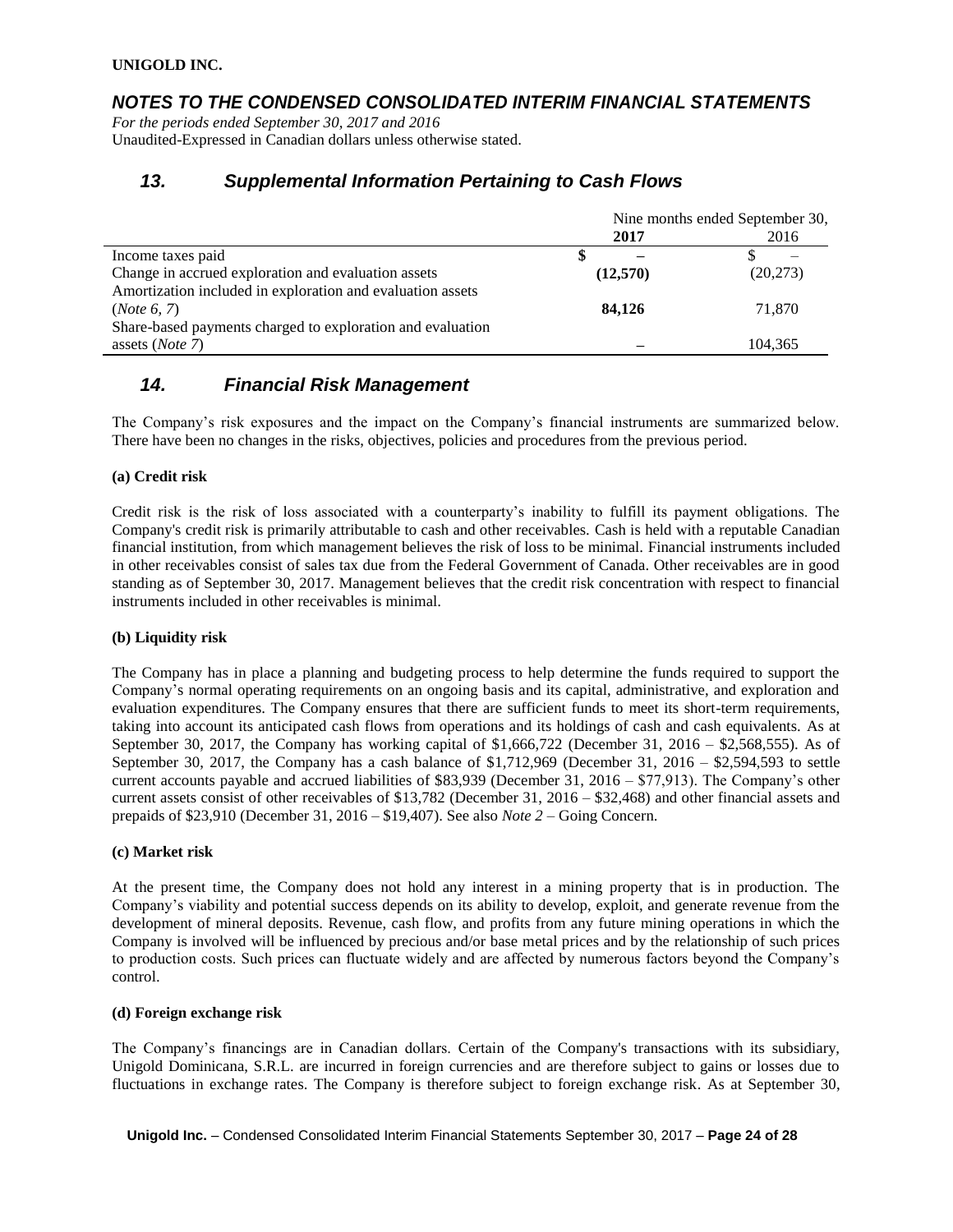### *NOTES TO THE CONDENSED CONSOLIDATED INTERIM FINANCIAL STATEMENTS*

*For the periods ended September 30, 2017 and 2016* Unaudited-Expressed in Canadian dollars unless otherwise stated.

2017, the Company had cash balances of \$40,262 (December 31, 2016 – \$192,700) in United States dollars. U.S. \$ accounts payable as at September 30, 2017 were U.S. \$nil (December 31, 2016 – U.S. \$13,248). Sensitivity to a plus or minus 5% change in the foreign exchange rate would not have resulted in a significant fluctuation in the loss for the period ended September 30, 2017. The Company does not undertake currency hedging activities to mitigate its foreign currency risk.

#### **(e) Interest rate risk**

Interest rate risk is the risk that the fair value of future cash flows of a financial instrument will fluctuate because of changes in market interest rates. The Company's current policy is to earn interest on bank balances which approximate rates available from investment-grade short-term deposit certificates issued by its financial institutions. The Company periodically monitors the investments it makes and is satisfied with the creditworthiness of its financial institutions. As of September 30, 2017, interest rate risk is minimal since the Company has no interestbearing debt instruments. A sensitivity analysis has determined that an interest rate fluctuation of 5% in interest rates would not have resulted in significant fluctuation in the interest income during the period ended September 30, 2017.

#### **(f) Fair value of financial assets and liabilities**

Fair value estimates are made at the statement of financial position date based on relevant market information and information about the financial instrument. These estimates are subjective in nature and involve uncertainties in significant matters of judgment and therefore cannot be determined with precision. Changes in assumptions could significantly affect these estimates. The book values of cash, other receivables, other financial assets, and accounts payable and accrued liabilities, approximate their respective fair values due to the short-term nature of these instruments. The following is a summary of the Company's financial instruments:

|                                          | As at | <b>September 30, 2017</b> |             | December 31, 2016 |             |
|------------------------------------------|-------|---------------------------|-------------|-------------------|-------------|
|                                          |       | Carrying                  | Fair        | Carrying          | Fair        |
|                                          |       | Amount                    | Value       | Amount            | Value       |
|                                          |       |                           |             |                   |             |
| Cash                                     |       | \$1,712,969               | \$1,712,969 | \$2,594,593       | \$2,594,593 |
| Other receivables                        |       | 13.782                    | 13.782      | 32.468            | 32,468      |
| Accounts payable and accrued liabilities |       | 83,939                    | 83,939      | 77.913            | 77,913      |

### *15. Capital Risk Management*

The Company considers its capital structure to consist of equity attributable to shareholders of the Company which at September 30, 2017 was \$41,909,996 (December 31, 2016 – \$42,414,514). The Company manages its capital structure and makes adjustments to it, in order to have the funds available to support its exploration and operations activities.

The Company's objective when managing capital is to safeguard the Company's ability to continue as a going concern in order to pursue the exploration of its exploration properties and maximize shareholder returns. The Company satisfies its capital requirements through careful management of its cash resources and by utilizing its existing credit facility or equity issues, as necessary, based on the prevalent economic conditions of both the industry and the capital markets and the underlying risk characteristics of the related assets. Management reviews its capital management approach on an ongoing basis. The Company and its subsidiaries are not subject to externally imposed capital requirements.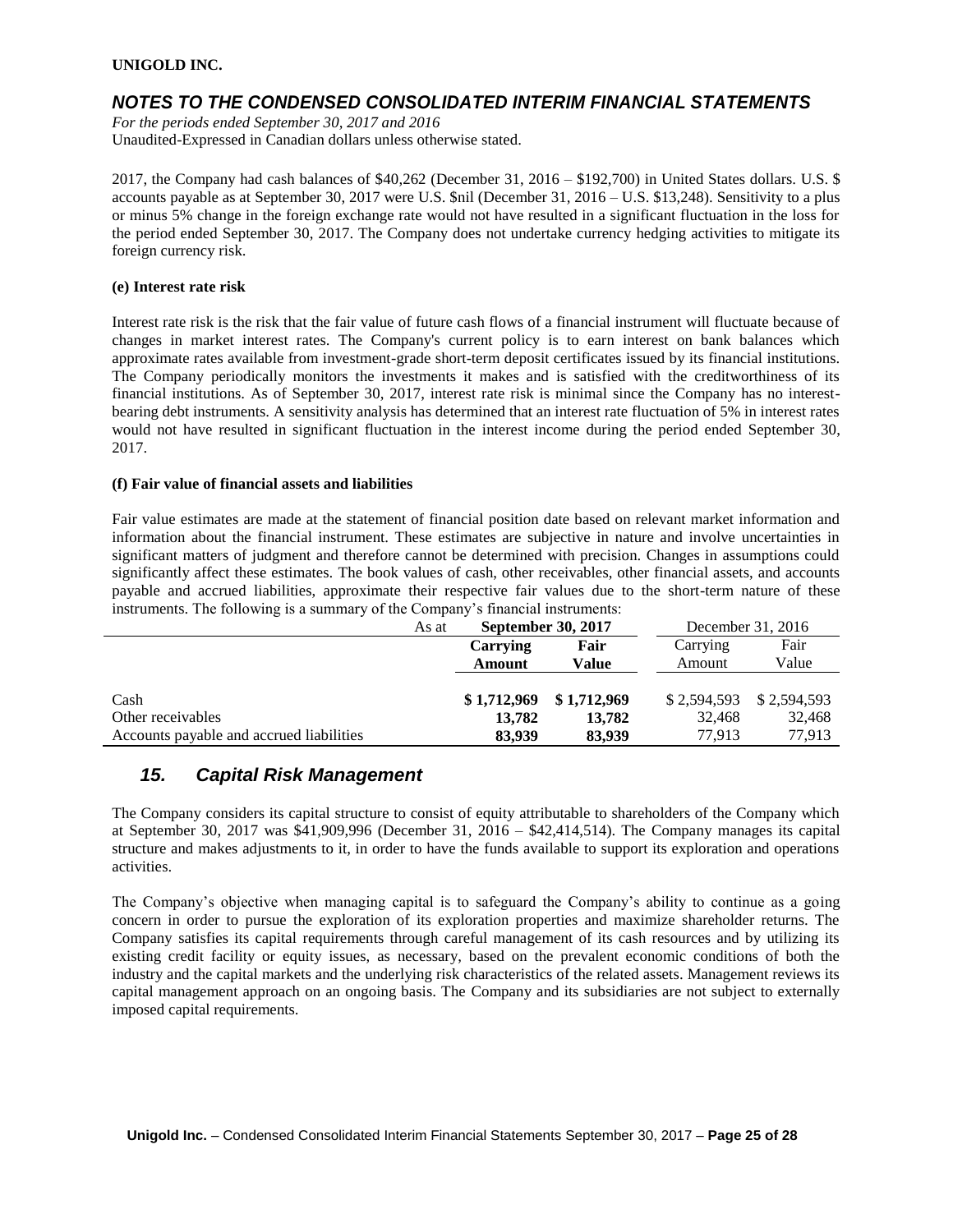# *NOTES TO THE CONDENSED CONSOLIDATED INTERIM FINANCIAL STATEMENTS*

*For the periods ended September 30, 2017 and 2016* Unaudited-Expressed in Canadian dollars unless otherwise stated.

### *16. Commitments and Contingencies*

### **(a) Legal proceedings**

The Company and its entities are party to certain legal proceedings arising in the ordinary course of business. In the opinion of management, there are no current legal proceedings or other claims outstanding, which, on final disposition, could have a material adverse effect on the financial position of the Company.

### **(b) Environmental matters**

The Company has operated in the mineral exploration industry in the Dominican Republic for many years. The enforcement of environmental regulation in the Dominican Republic is evolving and the enforcement posture of government authorities is continually being reconsidered. The Company periodically evaluates its obligations under environmental regulations.

The Company's exploration activities are subject to various federal, provincial and international laws and regulations governing the protection of the environment. These laws and regulations are continually changing and generally becoming more restrictive. The Company conducts its operations so as to protect public health and the environment and believes its operations are materially in compliance with all applicable laws and regulations. The Company has made, and expects to make in the future, expenditures to comply with such laws and regulations.

### **(c) Guarantees**

The Company has no guarantees outstanding.

### **(d) Contingencies**

The Company is a party to certain employment contracts. These contracts contain clauses requiring that \$nil be paid on termination resulting from a change of control of the Company, \$14,000 be paid on termination for other than cause. The Dominican Republic has laws requiring payments of approximately \$84,000 if those employees are terminated. As the likelihood of these events taking place is not determinable, the contingent payments have not been reflected in these consolidated financial statements.

### **(e) Operating contractual obligations**

Minimum contractual payments over the next five years are estimated as follows:

| Year            | Total     | 2017      | 2018                     | 2019                     | 2020 | 2021 |
|-----------------|-----------|-----------|--------------------------|--------------------------|------|------|
| Office lease    | 4.000     | 4.000     | $\overline{\phantom{a}}$ |                          | -    | –    |
| <b>Services</b> | 165.000   | 165.000   |                          | -                        | -    | _    |
|                 | \$169,000 | \$169,000 | $\overline{\phantom{0}}$ | $\overline{\phantom{0}}$ | -    |      |

The Company has entered into a lease for office premises. The lease has a life of three months (December 31, 2016 – one year) with renewal terms at the option of the lessee at lease payments based on market prices at the time of renewal. There are no restrictions placed upon the lessee by entering into these leases. Payments recognized as an expense were as follows:

| $\overline{2}$<br>$\mathbf{p}_{\alpha r i}$<br>Sentember<br>ended<br>эv. | 2017  | ንስ 1<br>2010 |
|--------------------------------------------------------------------------|-------|--------------|
| $\overline{\phantom{a}}$<br>easo<br>avments<br>റഃ<br>Loaso<br>-----      | - - - |              |
|                                                                          |       |              |

Non-cancellable operating lease commitments:

|                                             | As at | <b>September 30, 2017</b> | December 31, 2016 |
|---------------------------------------------|-------|---------------------------|-------------------|
| Within one year                             |       | \$4.000                   | \$4.500           |
| After one year but not more than five years |       |                           |                   |
| More than five years                        |       | -                         | -                 |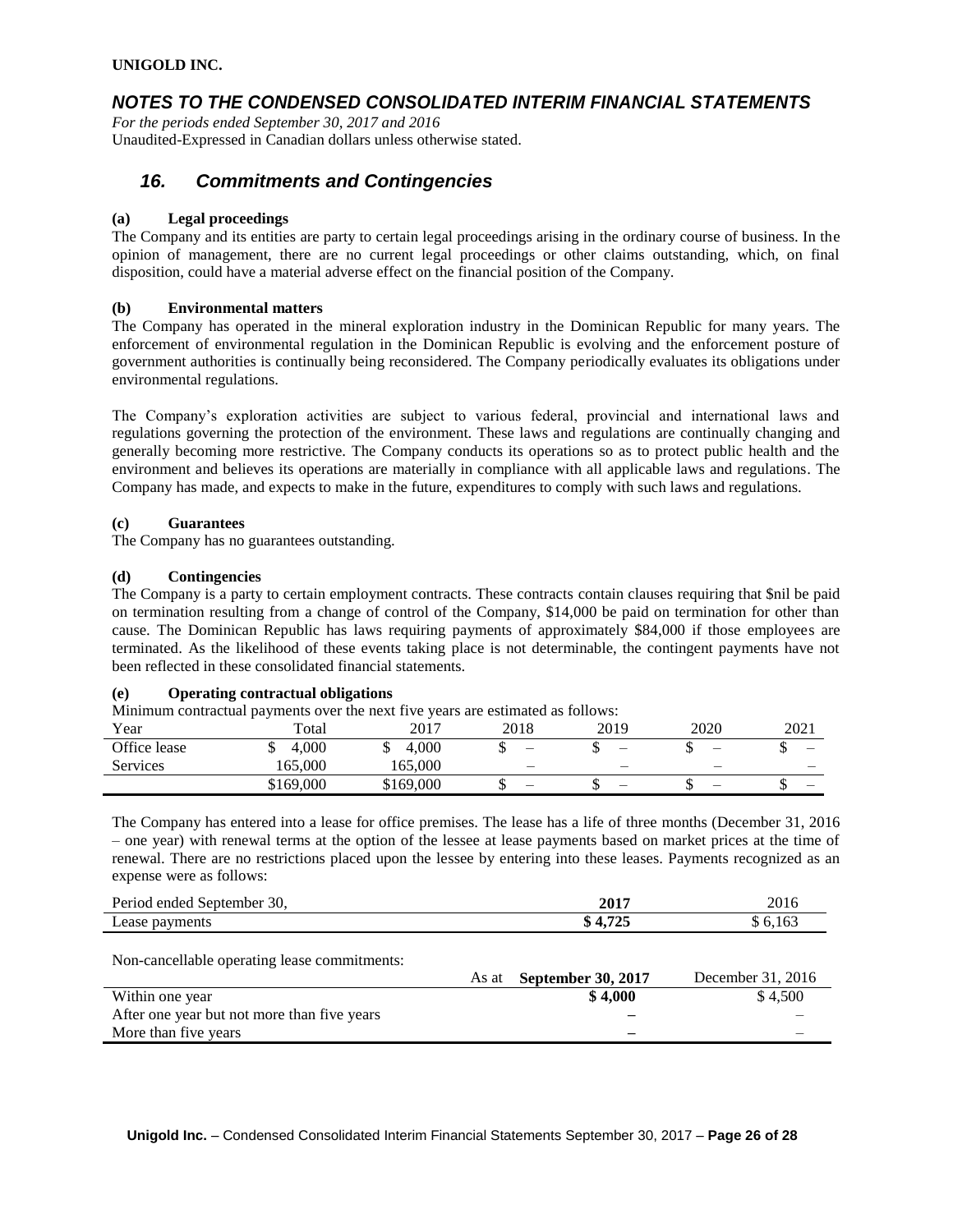## *NOTES TO THE CONDENSED CONSOLIDATED INTERIM FINANCIAL STATEMENTS*

*For the periods ended September 30, 2017 and 2016* Unaudited-Expressed in Canadian dollars unless otherwise stated.

### **(f) 2015 Private Placement**

In connection with the 2015 private placement, an investment agreement was signed which gives Osisko Gold Royalties Ltd. ("Osisko") the following rights:

(i) Participation Right: As long as Osisko holds Unigold shares equal to at least 10% of the issued and outstanding Unigold shares on a non-diluted basis, Osisko will have the right to participate in future equity financings by Unigold on a pro rata basis to its non-diluted shareholding at the applicable time.

(ii) Nomination Right: As long as Osisko holds Unigold shares equal to at least 10% of the issued and outstanding Unigold Shares on a non-diluted basis, Osisko will be entitled to nominate the greater of: (a) two (2) nominees, and (b) the number of nominees obtained by multiplying Osisko's percentage ownership of Unigold Shares (on a nondiluted basis) by the number of directors Unigold's management slate of nominees proposed to the Board (fractional numbers being rounded down to the nearest whole number) at any meeting of shareholders of Unigold.

(iii) Royalty Option: Osisko will be granted an option to purchase a 2% net smelter return ("NSR") royalty on Unigold's Neita property for a consideration of \$2,000,000, exercisable 90 days following the delivery of a feasibility study. Once exercised, Unigold will have the right to repurchase a 1% NSR (being 50% of the 2% NSR held by Osisko) for \$1,000,000 until 90 days following the achievement of commercial production.

(iv) Royalty/Stream Right: As long as Osisko holds Unigold shares equal to at least 10% of the issued and outstanding Unigold shares on a non-diluted basis, Osisko will have the right of first refusal over any royalty, stream, forward, off-take, gold loan or other agreement involving the sale of a similar interest in products from properties of Unigold that Unigold proposes to enter into from time to time. In the event that Osisko does not exercise its right of first refusal, Unigold may thereafter offer such right to a third party on terms no more favourable to such third party than those offered to Osisko.

### *17. Segmented Information*

The Company's only activity is mineral exploration and evaluation. All of the Company's land, vehicles, field equipment, and camp and buildings (see *Note 6*) are physically located in the Dominican Republic. All of the Company's exploration and evaluation activities referred to in *Note 7* relate to properties in the Dominican Republic.

|                      |             | As at and for the period ended September 30, 2017 |              |
|----------------------|-------------|---------------------------------------------------|--------------|
|                      |             | Dominican                                         |              |
|                      | Canada      | <b>Republic</b>                                   | <b>Total</b> |
| Assets               | \$1,649,711 | \$40,347,055                                      | \$41,996,766 |
| Liabilities          | 72,486      | 11,453                                            | 83,939       |
| Amortization expense | (588)       |                                                   | (558)        |
| Investment income    | 13,774      | 36                                                | 13,810       |
| Financing expense    |             |                                                   |              |
| Other expenses       | (506, 834)  | (15,936)                                          | (522, 770)   |
|                      |             | As at and for the period ended December 31, 2016  |              |
|                      |             | Dominican                                         |              |
|                      | Canada      | Republic                                          | Total        |
| Assets               | \$2,548,980 | \$39,946,278                                      | \$42,495,258 |
| Liabilities          | 62.752      | 15,161                                            | 77,913       |
| Amortization expense | (1,064)     |                                                   | (1,064)      |
| Investment income    | 19,734      | 33                                                | 19,767       |
| Financing expense    |             |                                                   |              |
| Other expenses       | (1,178,186) | (30, 349)                                         | (1,208,535)  |